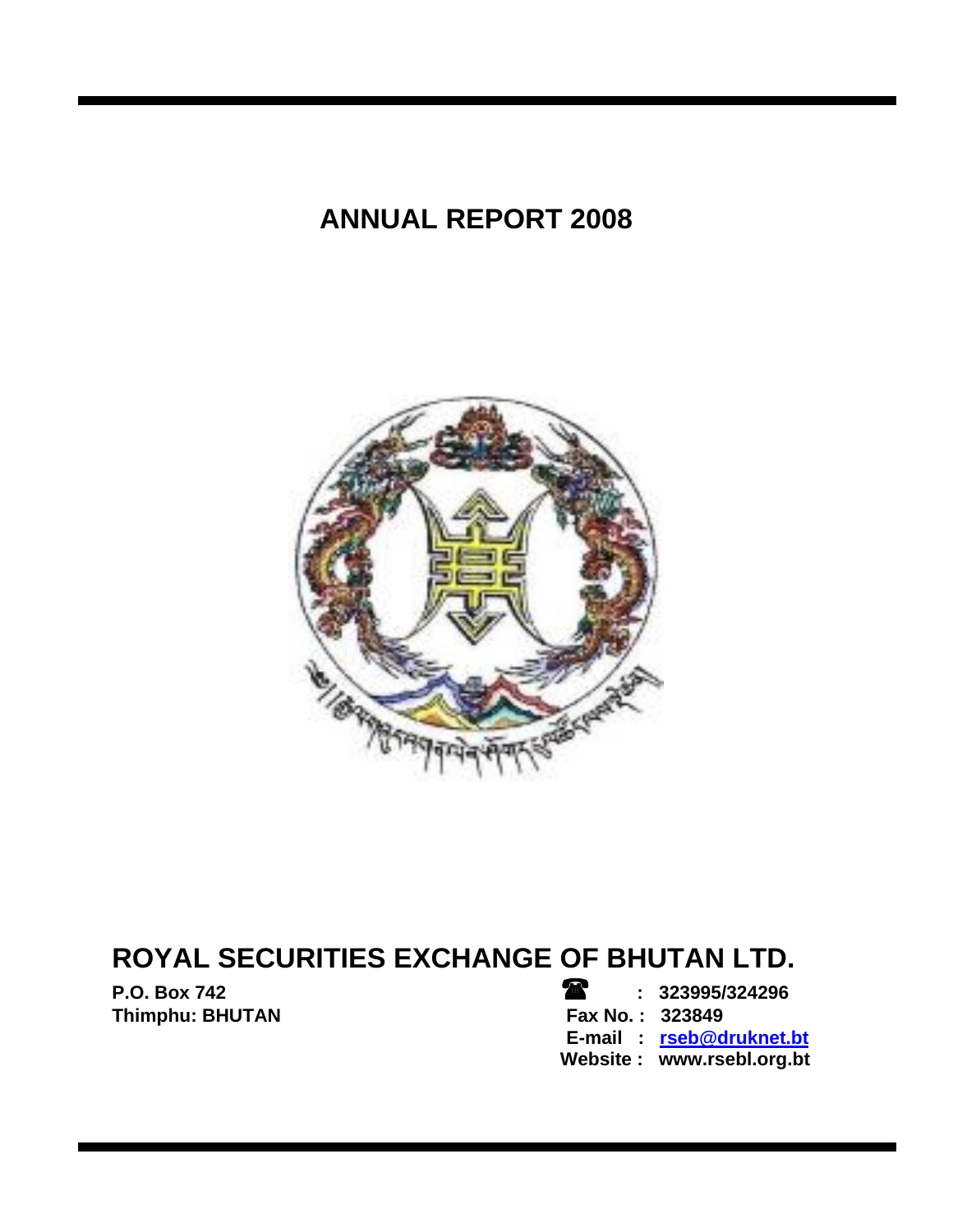# *CONTENTS*

# **1. BOARD OF DIRECTORS**

#### **2. MANAGEMENT**

# **3. DIRECTORS' REPORT**

# **4. MARKET HIGHLIGHTS**

- Financial highlights of listed Companies
- Shareholding pattern
- Number of shareholders (year-wise)
- Comparison of Year-wise Market capitalization

# → *Primary market*

- *Traded volume (table 6.1)*
- *Traded value (table 6.2)*

# → *Secondary market*

- *Traded volume (table 8.1)*
- *Traded value (table 8.2)*
- → *Dematerialization & Bonus issues*
- → *Market Prices*
- → **SECURITIES RECORDS IN THE DEPOSITORY**
- → *Dividend Records*
- → *Brokers' Performances.*
- → *Dividend Records*
- → **RMA DISCOUNT BILLS**
- → **RGOB BONDS**

# → **FINANCIAL STATEMENTS OF RSEB**

- *Balance Sheet.*
- *Profit and Loss Account*
- *Cash Flow*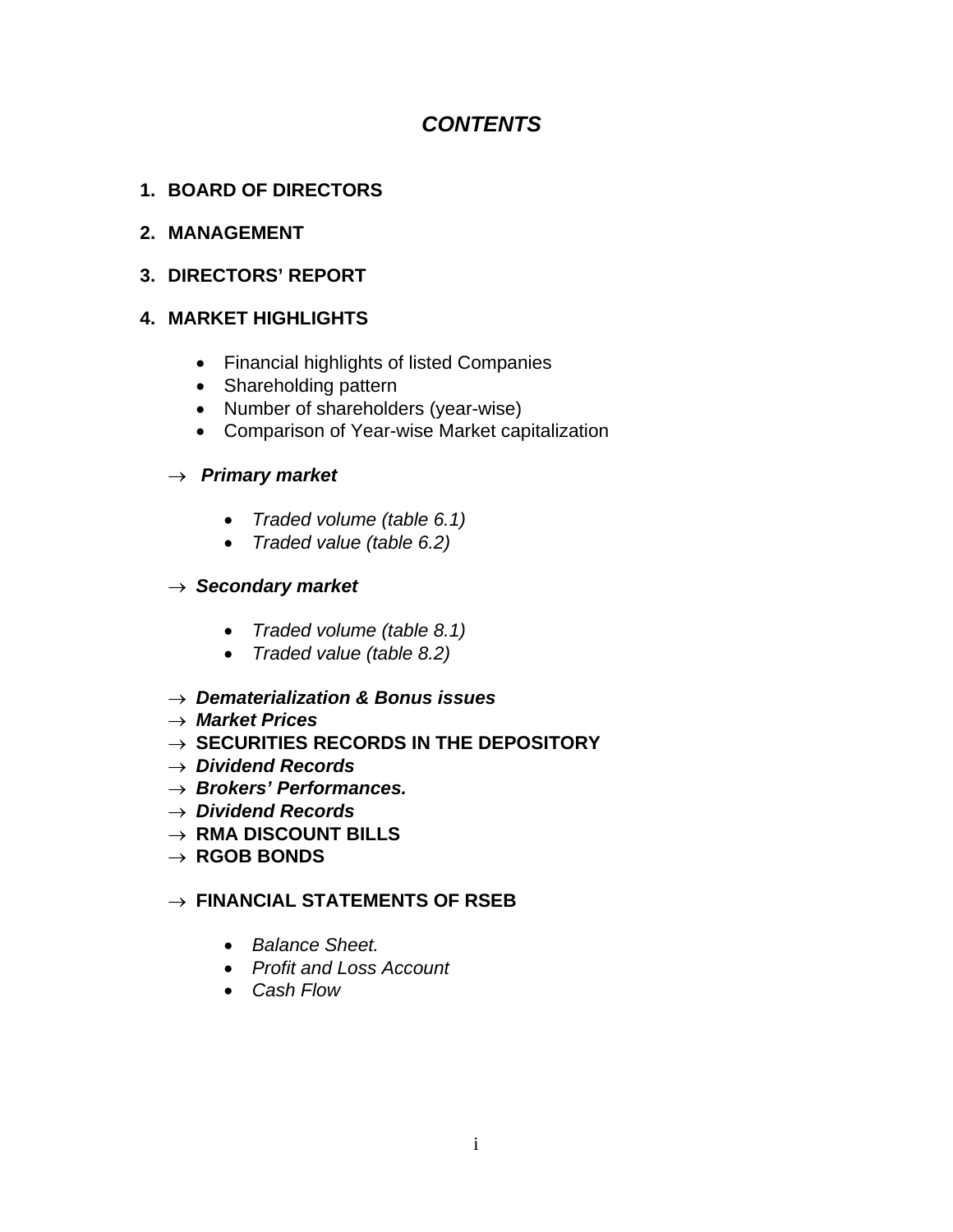#### **1. BOARD OF DIRECTORS**

- 1. Mr. Daw Tenzin, Managing Director, Royal Monetary Authority Chairman
- 2. Mr. Kipchu Tshering, MD, Bhutan National Bank Ltd. Director

3. Mr. Nawang Gyetse, MD, Bhutan Development Finance Corp.Ltd. Director

- 4. Mr. Namgyal Lhendup, MD, Royal Insurance Corp. of Bhutan Ltd. Director
- 5. Mr. G.P Sharma, CEO, BOB Securities Ltd. Director
- 6. Mr. Mr Sangay Wangdi, Director, Dept. of Trade, MoEA Director
- 7. Mr. T. Yezer, CEO, RSEB Member Secretary

#### **2. MANAGEMENT**

- 1. Mr. Tashi Yezer, CEO
- 2. Mr. Dophu Dorji, Manager
- 3. Mr. Nawang Lhendup, In-charge (Central Depository)
- 4. Ms. Khandu Wangmo, Programmer (Trading)
- 5. Mr. Pema Lhendup, Accountant
- 6. Mr. Dawa Dakpa, Research Officer
- 7. Mr. Kezang Dorji, Office Assistant
- 8. Mr. Dil Kumar Rai, Driver

# **Brokerage Firms:**

| <b>RICB Securities Ltd.</b>                    | <b>BNB Securities Ltd.</b>                      |
|------------------------------------------------|-------------------------------------------------|
| C/o Royal Insurance Corporation of Bhutan Ltd. | C/o Bhutan National Bank Ltd.                   |
| Phuentsholing, Bhutan                          | Thimphu, Bhutan                                 |
| Tel # +975-2-322426/323993                     | Tel # +975-2-322765/322767                      |
| <b>BOB Securities Ltd.</b>                     | <b>Drook Securities Ltd.</b>                    |
| C/o Bank of Bhutan Ltd.                        | C/o Bhutan Development Finance Corporation Ltd. |
| Thimphu Branch, Bhutan                         | Thimphu, Bhutan                                 |
| Tel # +975-2-                                  | Tel # +975-2-                                   |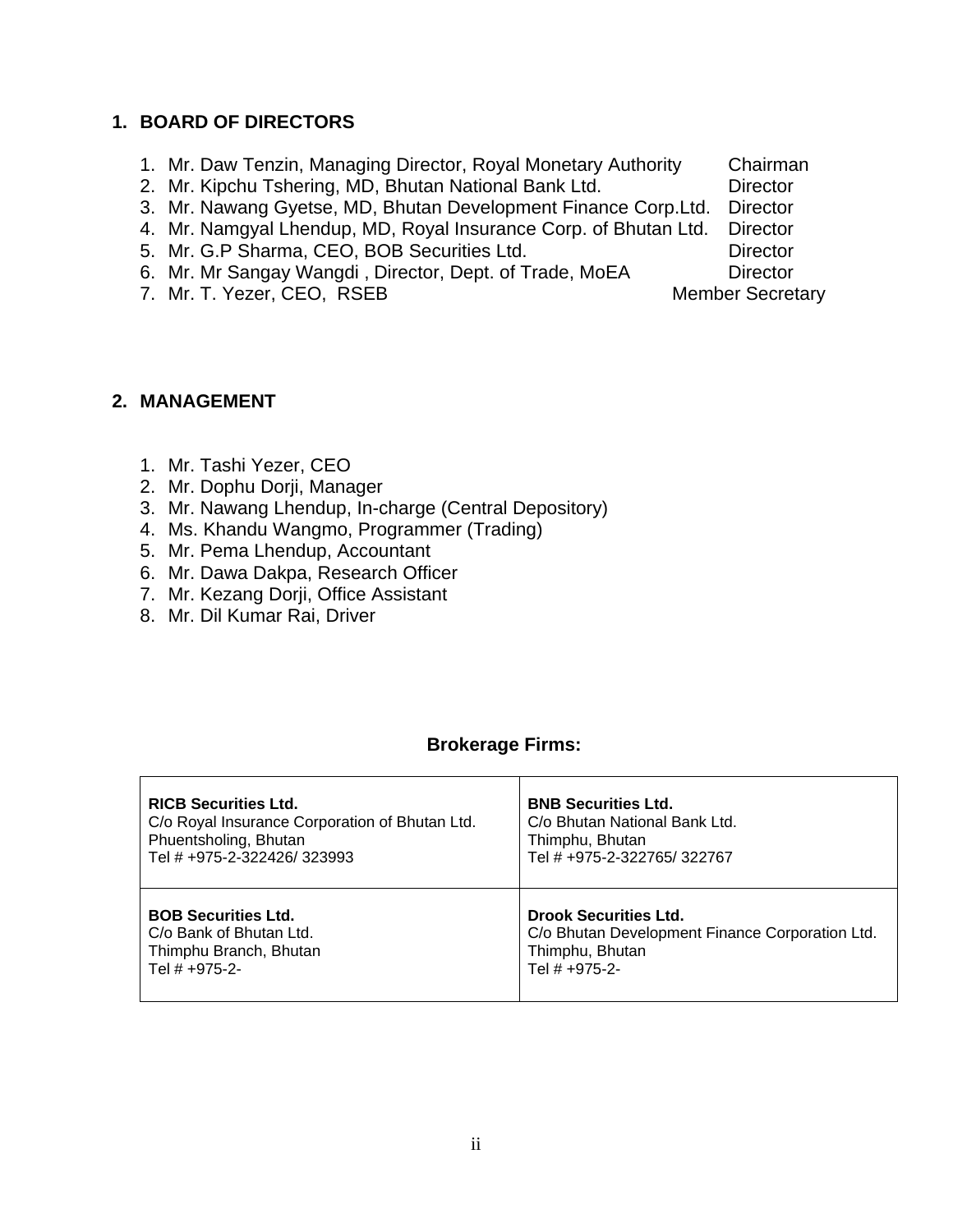# **Directors' Report 2008**

#### **Background History**

The Royal Securities Exchange of Bhutan Limited (RSEB) was established as a nonprofit, quasi-public organization, under the parenthood of the RMA in August 1993, in respond to the need to develop capital markets in the Kingdom. Since then, it has proven to be of significant importance to the economic growth of the country by mobilizing funds for financing and promoting private sector development.

Although the capital market in Bhutan is still in its infancy stage, the Exchange has been instrumental in serving as the formal trading place for securities that have been sold to the public, and providing liquidity and leverage to the tradable instruments in the system. It has also helped to raise capital for the development of new companies as well as serving as one of the important sources of capital to corporations and the Royal Government through the issuance of debt instruments.

Since its inception, the Exchange has witnessed growth in the number of listed companies from 4 to 19 and also a significant increase in market capitalization. However, the numbers of Bhutanese investors both in equity and debt markets remain relatively small compared to the extent of market capitalization.

Till date, diversification of ownership in the enterprises demonstrates a shareholding pattern where a large percentage of holdings are owned either by the State or a group of promoters or institutional investors rather than the general public. In the past, divestment of state owned shares in BNB, PCAL, RICB, STCB and Kuensel Corporation Ltd. helped to diversify ownership towards domestic investors. However, the size of most of the initial public offerings (IPOs) was not more than 30 percent and insufficient to meet prevailing public demand. Therefore, numerous investors resorted to including family members to acquire additional shares from popular IPOs.

The size of the listed companies' paid up capital ranged from Nu.6 million to more than Nu.226.3 million (in PCAL) as at the end of 2008. There are further proposals that Royal Insurance Corporation of Bhutan will increase its existing paid up capital to Nu.200 million, which would thus provide additional instruments for the market.

Similarly, to broaden investment distribution of equities to the public, the Royal Government has proposed to divest 30 percent of Bank of Bhutan Ltd's shares to the public. In the same manner, privatization of other state owned companies such as Telecom Corporation Ltd, Bhutan Power Corporation and Druk Air Corporation Ltd. etc. is expected to further promote development of the domestic capital market. In spite of this, it prevails that given the small size of the Bhutanese market, the four brokerage firms and Royal Securities Exchange of Bhutan Ltd. face tremendous challenges in sustaining revenues generated without constant support from the Royal Monetary Authority of Bhutan and parent companies of the brokerage firms.

Currently the Exchange operates through four brokerage firms as its members who are authorized to deal in securities listed on the Exchange and all buy and sell orders are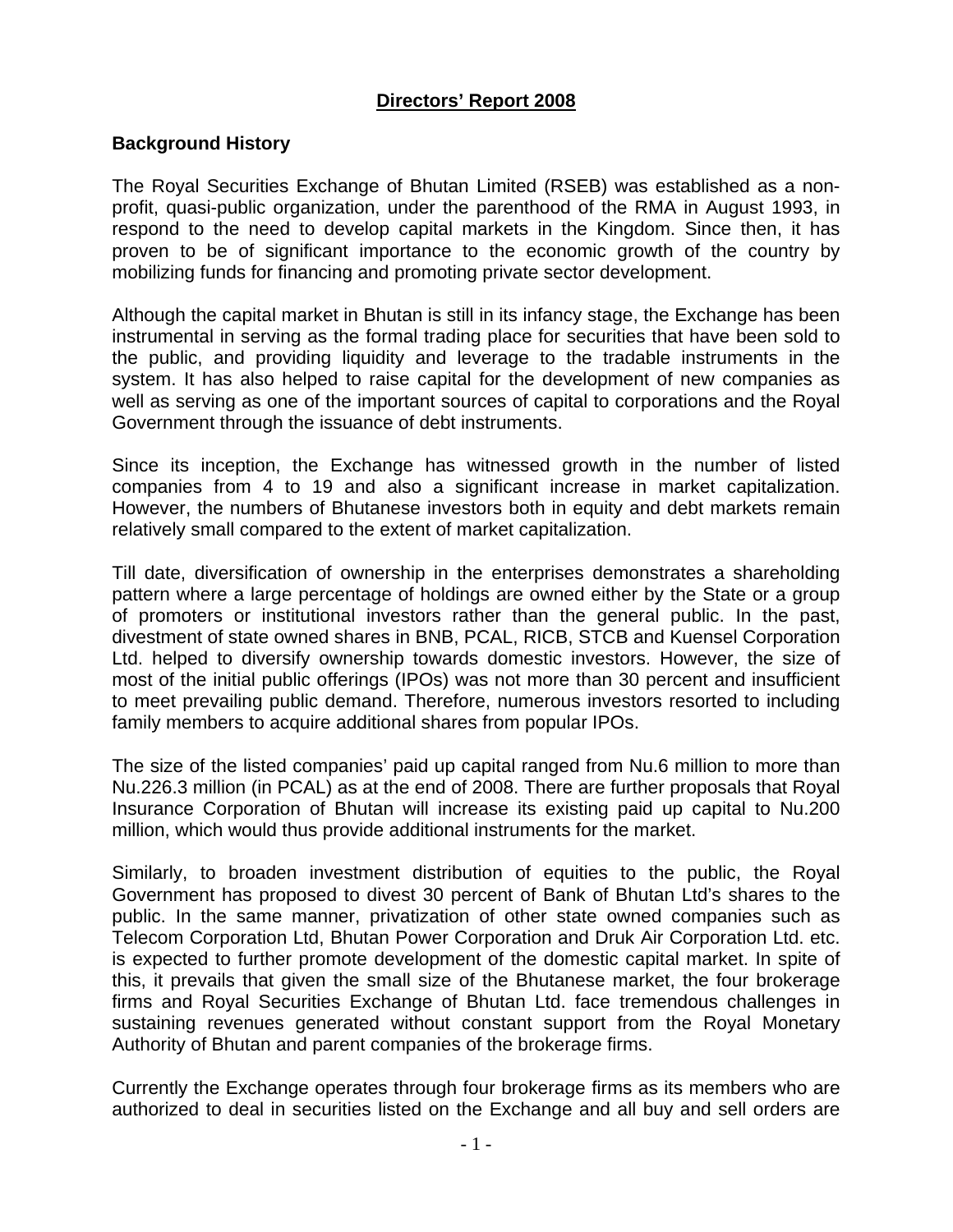routed through authorized brokers. These brokers in turn represent the subsidiary companies of the four financial institutions, whose operational costs are financed by the parent companies. Notably, all four financial institutions have borne losses from their brokerage business portfolios.

Meanwhile, the RSEB has dematerialized the physical share certificates into scripless form and also completed the splitting of shares from Nu.1000 to Nu.100 per share in PCAL, RICB, BTCL, BCCL, BFAL and BBPL.

On the occasion of this Annual General Meeting (AGM), on behalf of Board, I would like to report the following activities of the Royal Securities Exchange of Bhutan Ltd. (RSEB) for the year ending 2008.

#### **1. Primary Market**

#### **a. Bonus issue**

Following the requirement of the Royal Monetary Authority of Bhutan to increase the paid-up capital of the Financial Institutions to Nu.300 million each, the Bhutan National Bank Ltd. issued bonus shares of 1,786,016 shares amounting to Nu.178,601,600 applying the ratio of 2:3 to its existing shareholders in June 2008.

Further, the Penden Cement Authority Ltd. also issued bonus of 1,133,337 shares at the rate of 2:1 totaling worth Nu.113.33 million.

#### **b. Rights issue**

Following its bonus issue, the BNB also issued Rights offers of 594,144 shares at the issue price of Nu.100 per share at the ratio of 5:1. Out of its total offer, only 579,101 shares were subscribed by 3,061 existing shareholders. The balance of 15,043 shares unsubscribed by existing shareholder has been surrendered back to the issuer.

As a result of the above issues, the paid up capital of the BNB now stands at Nu.355.52 million.

#### **c. Divestment**

With the interest of being listed on the Exchange, the Druk Ferro Alloys Limited (DFAL) divested a portion of its promoter's equity under private placement to further diversify and increase public holdings. However, the company is yet to apply for listing after its private placement**.** 

Private placement of shares are traded at the Exchange after the money of the preidentified individual, approved by the Registrar of Companies, is deposited in the consolidated client account of the Brokers for clearing and settlements of trade.

#### **d. Prospectus Under Review**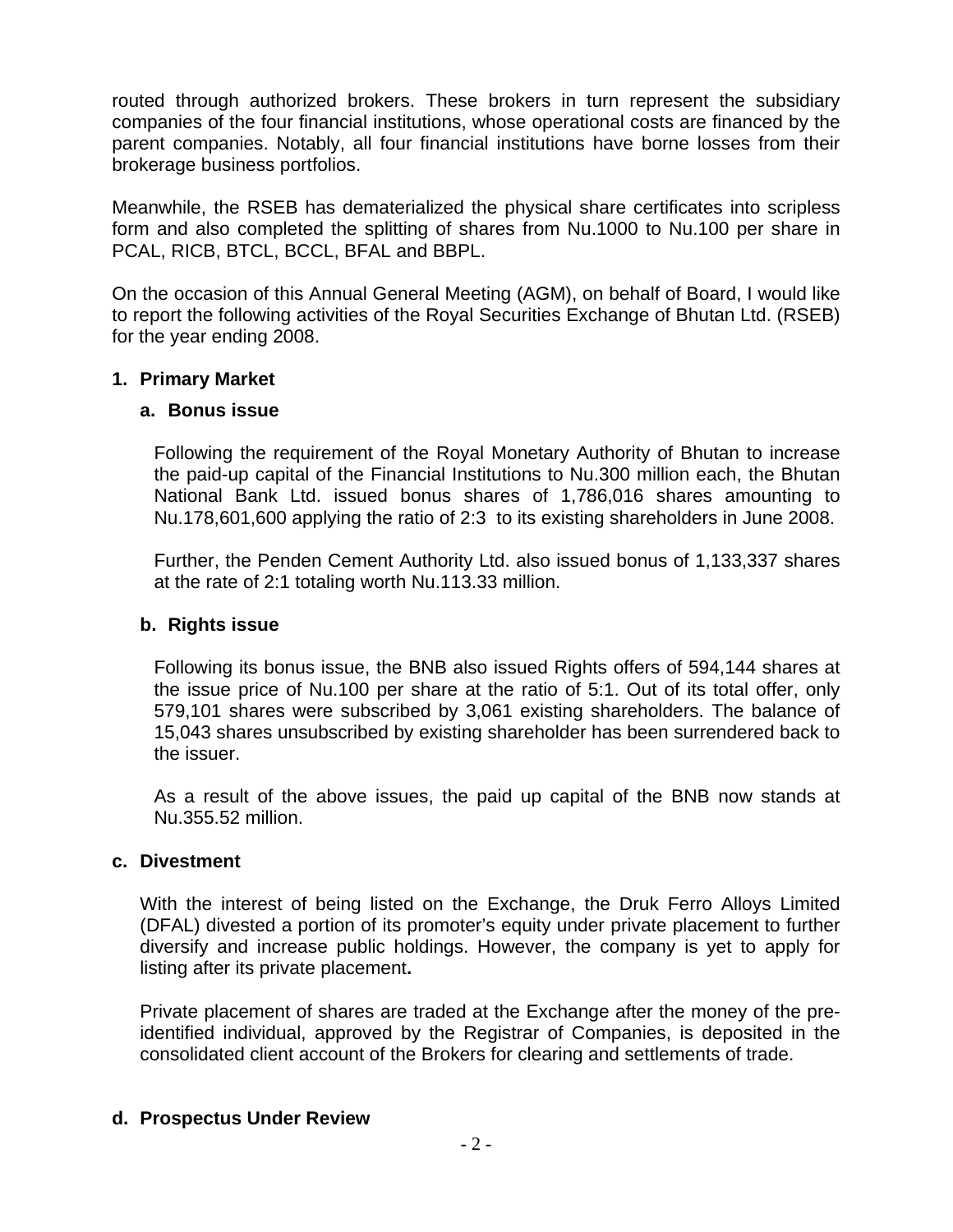The Exchange has received copies of prospectus from Tashi InfoCom Limited and Tashi Beverage Company Limited which are under review by the Registrar of Companies. These represent new and potential sources of market issued securities. As a result of various issues of bonus shares and rights offers the Exchange recorded total trading of 2,674,100 new shares in the primary market amounting to Nu.267.41 million during the year, compared to 817,500 shares, worth Nu.81.75 million in the previous year.

#### **2. Secondary Market**

Transactions in the secondary market increased both in terms of volume and value from 50,531 shares valued at Nu.25.59 million in the previous year to 77,123 shares amounting to Nu.30.04 million in 2008.

#### **3. Overall Trading**

The year 2008 recorded an overall traded value including IPOs, secondary trading, bonus issues, rights issues and private placement amounting to 6,249,677 shares totaling Nu.648.36 million. This is a considerable increase in contrast to the 1,868,031 shares amounting to Nu.207.33 million traded as of 2007.

#### **4. Market Capitalization**

As a result, market capitalization of the 19 listed companies increased significantly to Nu.7,370.49 million compared to Nu.5,029 million as of 2007. This increase is largely attributed to the new listings, issue of bonus shares and rights issues by the BNB and PCAL, besides changes in the market prices of shares**.** 

#### **5. Number of Shareholders**

During the year the total number of shareholders increased slightly to 12,851 shareholders from 11,782 shareholders as of the previous year.

#### **6. New listing**

Thus, the year 2008 records the listing of three more new companies on the RSEB namely:

- I. Druk Wang Alloys Ltd. (DWAL), in January 2008.
- II. Bhutan Times Ltd. (BTL) in January 2008.
- III. Jigme Mining Corporation Ltd. (JMCL) in August 2008.

#### **7. Number of Listed companies**

The total number of companies listed on the Exchange increased from 16 in the previous year to 19 in 2008.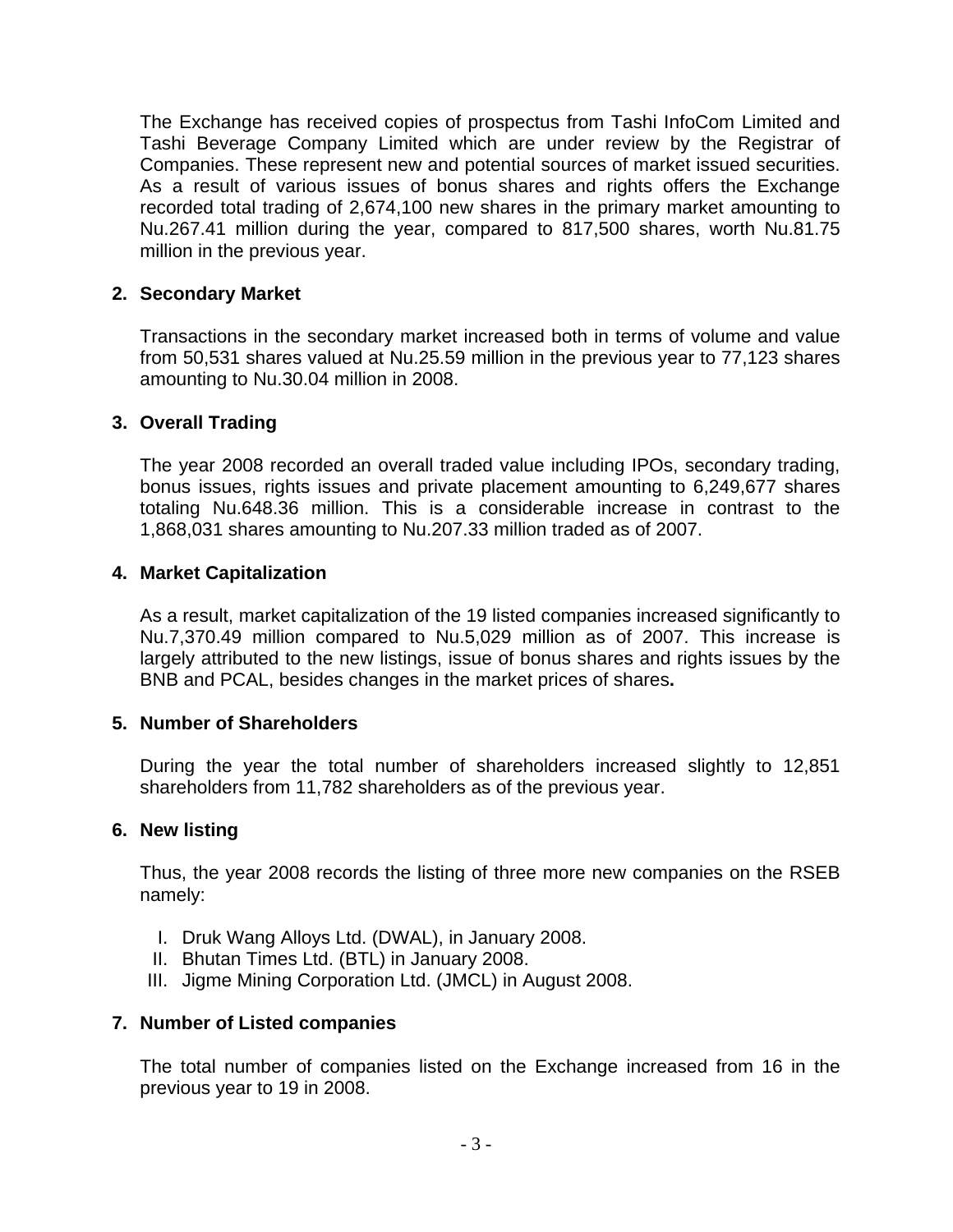#### **Market information**

For the benefit of the general public, the compilation of companies' information such as issued capital, face value, profits/loss, reserves and the calculation of book value, market value, earnings per share, and return on capital, debt equity ratio, dividend yields etc. are calculated manually on the basis of balance sheets. All listed companies are requested to file their draft accounts before March of each year.

#### **8. Bonds**

No new government bonds were issued by the Royal Government during the year under review**.** 

#### *Coupon Payments*

However, as per its coupon payment schedules the Central Depository (CD) has facilitated half yearly coupon payments of Nu.137.68 million to the Druk Air and Rural Credit bond holders.

#### *Redemption*

A total of Nu.50 million against the Rural Credit Bond that was issued in 1998 was redeemed in September 2008, as a result of which the CD now holds Nu.1,769.04 million worth of bonds on behalf of bond holders, which is due to mature in the years 2013 and 2014.

#### *Corporate Bonds*

In the meantime, the RSEB has received RICB's proposal for the issue of Corporate Bonds whose prospectus was lately reviewed by the Registrar of the Companies. Once endorsed by the approving authority, the issue of RICB Bonds shall be issued through the facilities of the RSEB.

#### **9. RMA Discount Bills**

During the year, the RSEB traded a total of 8 series of 90 to 91 day RMA Discount Bills aggregating to Nu.7,892.21 million compared to Nu.5,259.5 million in the previous year. The issue of RMA Bills towards the end of the year increased both in terms of its discount rate to 6 percent per unit from 5 percent, as well as in the issue amount from Nu.100 million to Nu.1 billion.

In view of better investment opportunities offered by the RMA, many institutional investors and individuals shifted their capital from banks to invest in short term bills, following which some banks increased their interest rates in fixed deposits.

The allotment of the Bills was continued as per the requirement of the Central Bank. This entails that the orders of the commercial banks are to be filled only after filling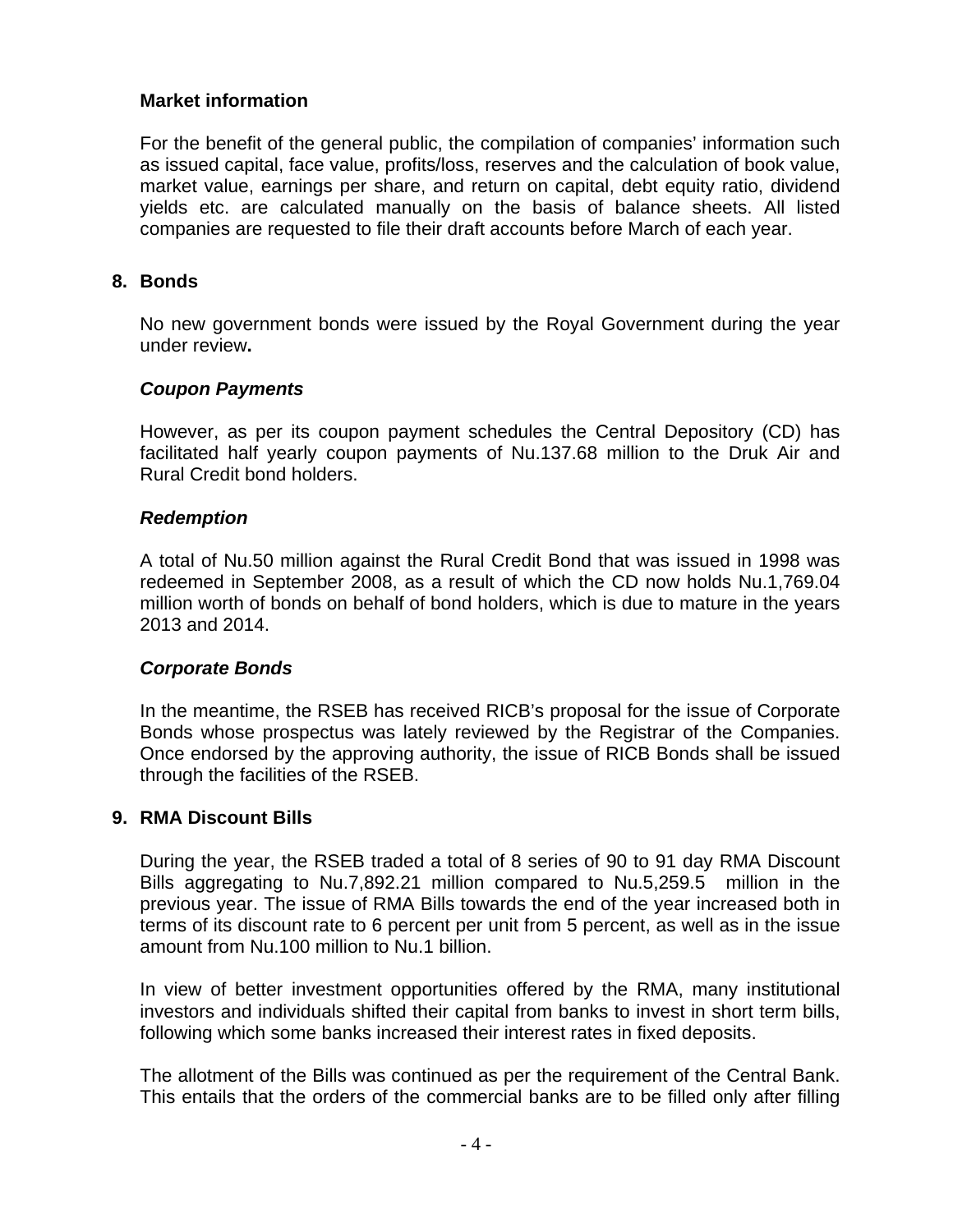the bids of public and institutional investors. Any changes to the allotment pattern are at the discretion of the RMA.

#### *10. Overall Trading of Bills*

The overall trading of the Bills, since its first trading in 1994 to the year 2008, amounted to Nu.38,844.50 million.

#### **11. Brokers Performance**

During the year 2008, of the total traded securities, BOB Securities Ltd traded 41.98 percent followed by BNB with 40.04 percent and RICB Securities Ltd with 17.97 percent. Drook Securities Ltd. has made no transaction for two consecutive years.

#### **12. Dematerialization**

Having completed the dematerialization in the previous year as per the companies Act of the Kingdom 2000, the RSEB fully conducts scripless trading based on "*trade confirmation*s" issued by the brokers.

#### **13. Trade Confirmation Note**

In the absence of physical share certificates in the market, trade confirmation issued by the brokers continues to serve as prime evidence of ownership of the listed companies. Until online trading is launched in the Bhutanese capital market, brokers shall also continue to collect trade confirmations from sellers to prevent sellers from claiming sold shares as theirs; funds are thereafter collected from purchasing clients by executing brokers during transaction time. However, in the case of noncommercial transactions, the RSEB endorses changes on the original Trade Confirmations and returns them to transferees as new beneficial owners. Any changes taken place must be updated in the record of the brokers, CD of the RSEB and in the Register of the issuing companies.

#### **14. Non-Commercial Transaction**

The RSEB permits transfer of share ownership in non-commercial transactions such as gifts, inheritance and other non-commercial transfers within the immediate family members being verified by the court.

During the year, 69 cases of non-commercial transfers of share ownership worth Nu.372.54 million calculated at face value for 3,725,361 shares were entertained at the RSEB.

#### **15. Central Depository**

The volume of securities deposited in the Securities Depository grew by 35.47 percent, to 16.52 million shares, from 10.66 million shares in the previous year or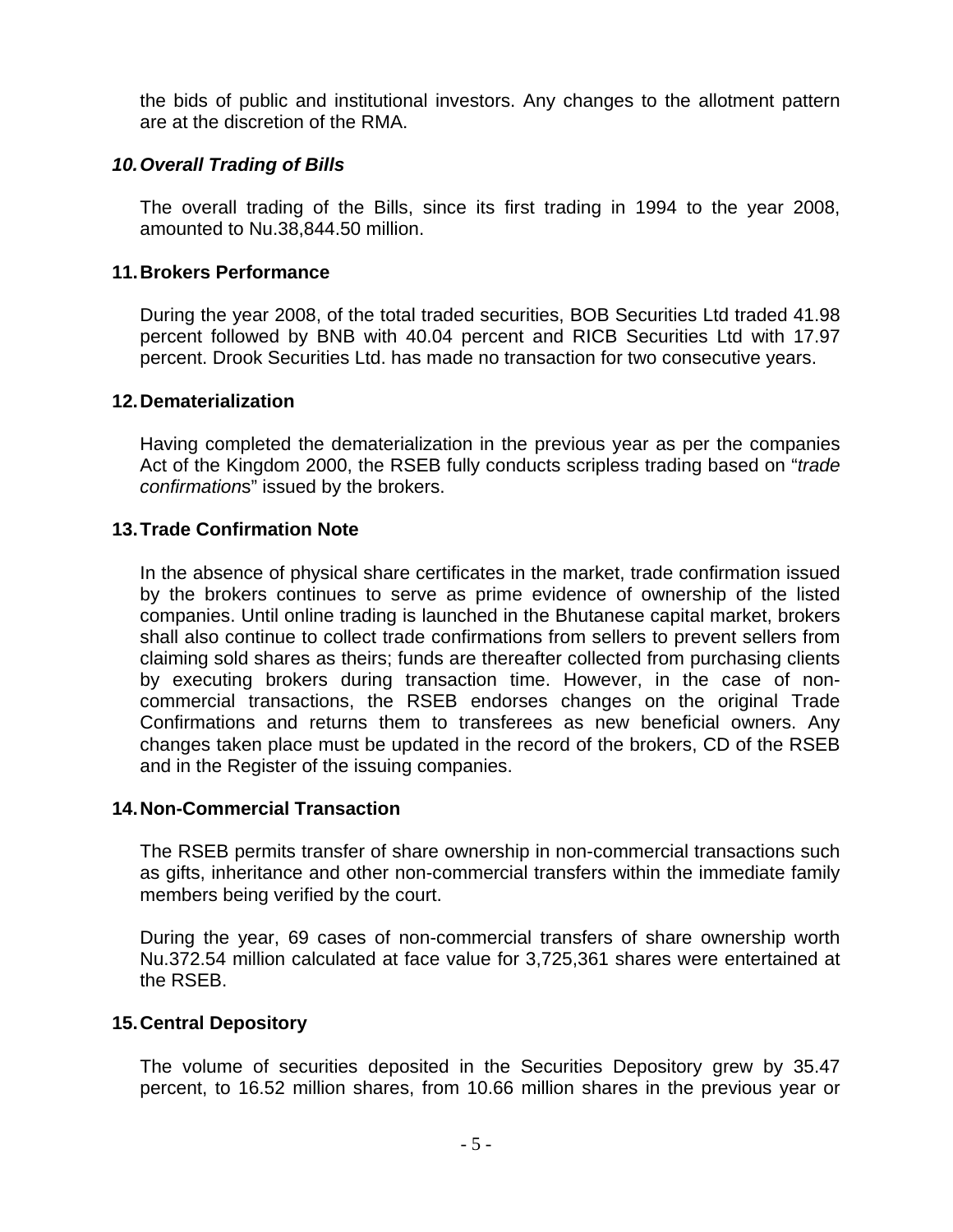99.23 percent of total securities during the year. This growth was fueled by new listings, bonus issues and rights offers.

The Central Depository system has proven to be of immense benefit to the capital market, facilitating timely settlement of trades within three business days (T+3) after the trade date. The functions of the CD are very similar to other banking institutions where it opens and manages cash accounts of its clients, whereas in the case of the CD, it only accepts securities as deposits. Today the entire outstanding shares of the listed companies are deposited in the Central Depository.

#### *Clearing and Settlement*

The CD has enabled the clearing and settlement of 4.83 million shares resulting from primary, bonus, rights and secondary transactions.

# **16. Human Resource Development**

During the year, three employees of the Exchange participated in the Executive Course for Exchange Managers and Compliance Officers, organized by the South Federation of Exchanges (SAFE) in Islamabad, Pakistan.

#### **17. Audited Accounts 2008**

In 2008, the Exchange generated a profit after tax of Nu.2.52 million compared to a profit of Nu.0.26 million in 2007. Profits during the year are largely on account of revenue contributions other than fixed incomes such as non-commercial transaction and trading fees.

The annual accounts of the RSEB as at 31<sup>st</sup> December 2008 were audited by M/s T.K. Ghose & Co., Chartered Accountants, Kolkata, India**.** 

#### **18. Public Education**

As in the past the RSEB participated in the One-day Seminar organized by the Ministry of Economic Affairs (MoEA) in Thimphu to share information on the operation of and developments within the Bhutanese capital market. Such awareness building measures and information exchange have been of considerable benefit not only to its development stakeholders but to investors and companies alike.

#### **19. Acknowledgment**

On behalf of the Royal Securities Exchange of Bhutan Limited, the Directors would like to take this opportunity to acknowledge appreciation to the listed companies, the Brokerage Firms, the Royal Monetary Authority and the Department of Industry, MoEA, for their continued support and co-operation.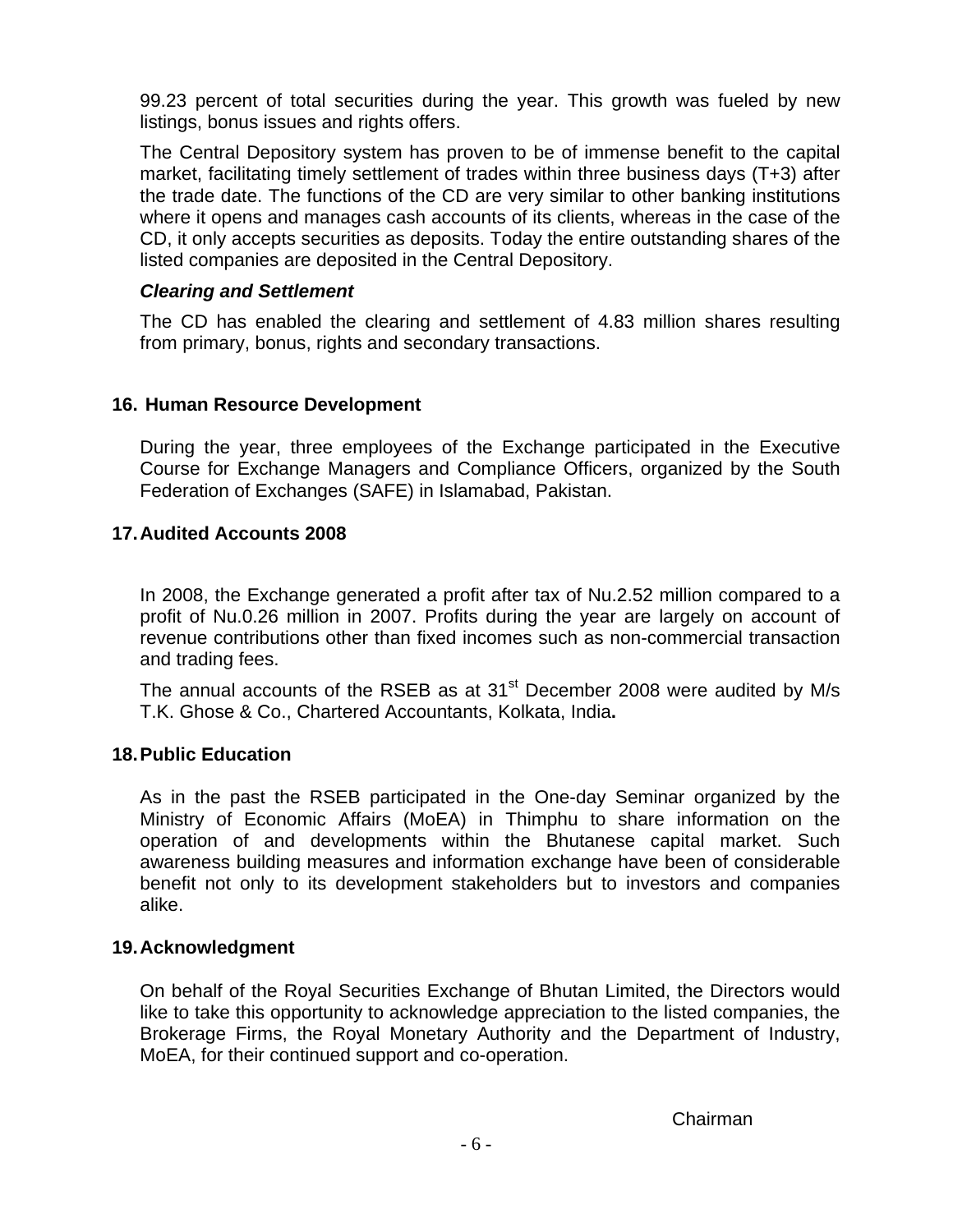# **Abbreviations for Listed Companies**

- 1. BBPL Bhutan Board Products Limited
- 2. BCCL Bhutan Carbide & Chemicals Limited
- 3. BFAL Bhutan Ferro Alloys Limited
- 4. BDL Bhutan Dairy & Agro Products Limited
- 5. BNB Bhutan National Bank Limited
- 6. BPCL- Bhutan Polymers Company Limited
- 7. BTCL- Bhutan Tourism Corporation Limited
- 8. BTL Bhutan Times Limited
- 9. DPCL- Druk Petroleum Corporation Limited
- 10. DPOP- Druk Plaster & Chemicals Limited
- 11. DWAL- Druk Wang Alloys Limited
- 12. DSML- Druk Mining Limited
- 13. DSCL- Druk Satair Corporation Limited
- 14. EBCC- S.D Eastern Bhutan Coal Company Limited
- 15. KCL Kuensel Corporation Limited
- 16. PCAL- Penden Cement Authority Limited
- 17. RICBL- Royal Insurance Corporation of Bhutan Limited
- 18. STCB State Trading Corporation of Bhutan Limited
- 19. JMCL Jigme Mining Corporation Limited

# *Disclaimer:*

*The materials provided here are for general information purposes only. While every effort is being made to ensure the accuracy and completeness of information, the Exchange makes no guarantee and assumes no liability for any error or omissions of the information provided herein. Also, no one may use the information as the basis for any claim, demand or cause of action.*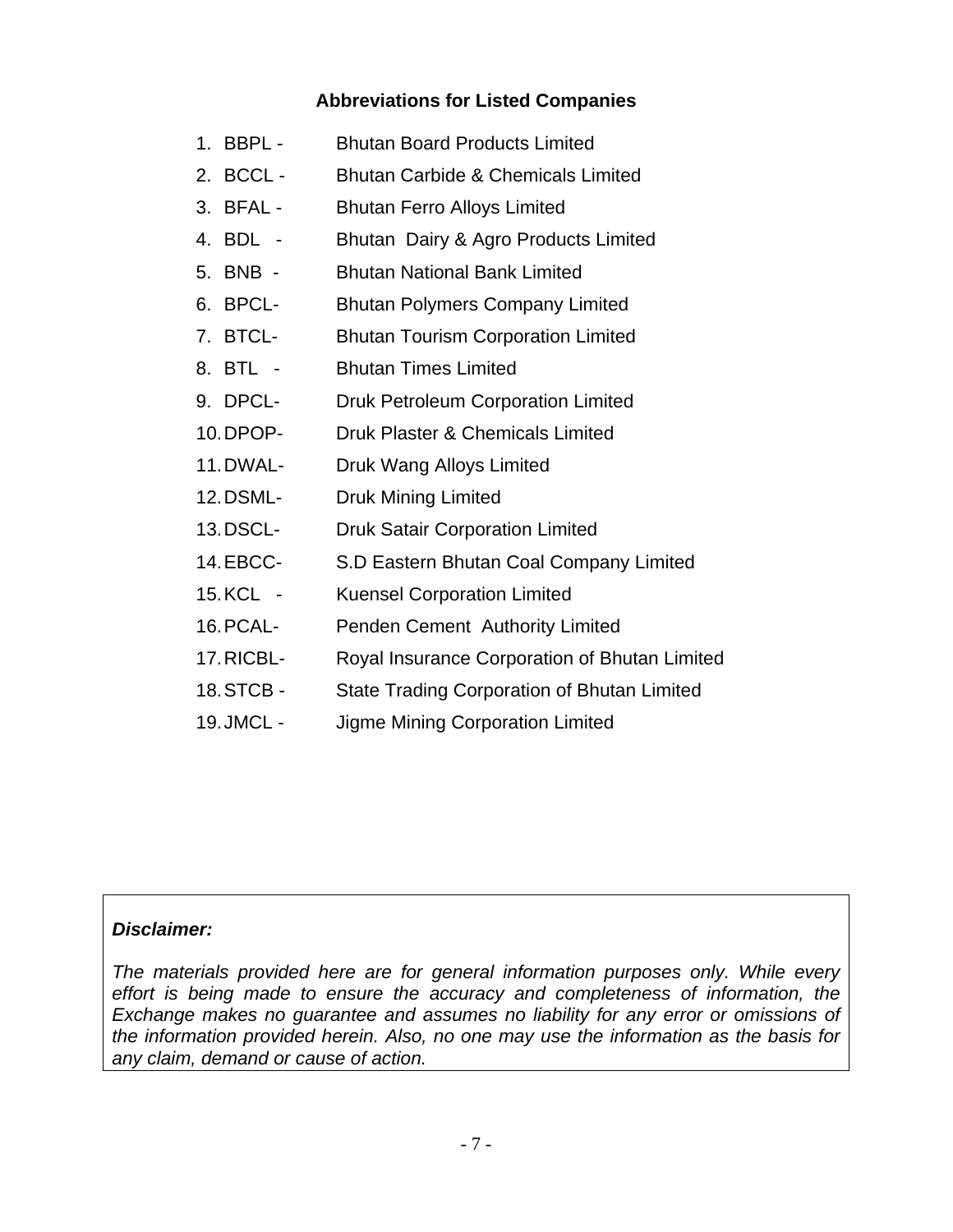| Jе<br>10 |  |
|----------|--|
|          |  |

| Company/        | Year | Paid Up Capital | <b>P/Shares</b> | <b>Reserves</b>          | <b>Net Profit</b> | Face<br>Value | <b>Debt</b>       | <b>Market</b> | <b>Dividend</b>             | <b>Book</b> | <b>Earnings</b> | Price<br>earnings | Returns<br>On | Dividend                 | <b>Debt</b><br>Equity |
|-----------------|------|-----------------|-----------------|--------------------------|-------------------|---------------|-------------------|---------------|-----------------------------|-------------|-----------------|-------------------|---------------|--------------------------|-----------------------|
| year of listing |      |                 |                 |                          |                   | (IPO)         |                   | Price         | (%)                         | Value       | Per Share       | Ratio             | Capital       | Yield                    | Ratio                 |
|                 |      |                 |                 |                          |                   |               |                   |               |                             |             |                 |                   |               |                          |                       |
| <b>BBPL</b>     | 2004 | 140,001,400.00  | 1,400,014       | 18,005,725.75            | 19,822,389.06     | 100           | 24, 147, 115.40   | 90.00         | 10.00                       | 112.86      | 14.16           | 6.36              | 0.13          | 11.11                    | 0.17                  |
| 1993            | 2005 | 140,001,400.00  | 1,400,014       | 28,692,255.65            | 31,686,739.90     | 100           |                   | 90.00         | 15.00                       | 120.49      | 22.63           | 3.98              | 0.19          | 16.67                    | $\mathbf{r}$          |
|                 | 2006 | 140,001,400.00  | 1,400,014       | 39,953,012.88            | 32,260,967.23     | 100           |                   | 100.00        | 15.00                       | 128.54      | 23.04           | 4.34              | 0.18          | 15.00                    | $\mathbf{r}$          |
|                 | 2007 | 140,001,400.00  | 1,400,014       | 62,663,804.14            | 29,710,861.26     | 100           |                   | 100.00        | 5.00                        | 144.76      | 21.22           | 4.71              | 0.15          | 5.00                     | $\blacksquare$        |
|                 | 2008 | 140,001,400.00  | 1,400,014       | 67,250,213.02            | 12,986,492.88     | 100           |                   | 140.00        | 6.00                        | 148.04      | 9.28            | 15.09             | 0.06          | 4.29                     | $\blacksquare$        |
| <b>BBCL*</b>    | 2004 | 115,000,000.00  | 1,150,000       |                          | (9,559,274.63)    | 100           | 277,160,293.53    | 245.00        | $\mathcal{L}_{\mathcal{A}}$ | 100.00      | (8.31)          | (29.47)           | (0.08)        | $\overline{a}$           | 2.41                  |
| 2002            | 2005 | 115,000,000.00  | 1,150,000       | $\blacksquare$           | 1,183,302.89      | 100           | 258,318,103.40    | 200.00        | $\mathcal{L}_{\mathcal{A}}$ | 100.00      | 1.03            | 194.37            | 0.01          | ÷,                       | 2.25                  |
|                 | 2006 | 115,000,000.00  | 1,150,000       | $\overline{\phantom{a}}$ | 9,606,759.35      | 100           | 239,799,352.60    | 100.00        | $\sim$                      | 100.00      | 8.35            | 11.97             | 0.08          | ÷,                       | 2.09                  |
|                 | 2007 | Delisted        |                 |                          |                   |               |                   |               |                             |             |                 |                   |               |                          |                       |
|                 |      |                 |                 |                          |                   |               |                   |               |                             |             |                 |                   |               |                          |                       |
| <b>BCCL</b>     | 2004 | 100,000,000.00  | 100,000         | 398,637,495.88           | 64,918,629.72     | 1,000         |                   | 5,000.00      | 40.00                       | 4,986.37    | 649.19          | 7.70              | 0.13          | 8.00                     |                       |
| 1993            | 2005 | 100,000,000.00  | 100,000         | 430,016,551.11           | 56,427,535.56     | 1,000         | 92,000,000.00     | 6,000.00      | 25.00                       | 5,300.17    | 564.28          | 10.63             | 0.11          | 4.17                     | 0.92                  |
|                 | 2006 | 100,000,000.00  | 100,000         | 441,868,141.22           | 23,755,819.89     | 1,000         | 259,950,654.44    | 6,000.00      | 15.00                       | 5,418.68    | 237.56          | 25.26             | 0.04          | 2.50                     | 2.60                  |
|                 | 2007 | 100,000,000.00  | 1,000,000       | 466,492,071.83           | 46,100,929.33     | 100           | 252,572,619.87    | 600.00        | 15.00                       | 566.49      | 46.10           | 13.01             | 0.08          | 2.50                     | 2.53                  |
|                 | 2008 | 100,000,000.00  | 1,000,000       | 470,986,360.07           | 14,494,288.24     | 100           | 264, 169, 735. 11 | 800.00        | 10.00                       | 570.99      | 14.49           | 55.19             | 0.03          | 1.25                     | 2.64                  |
|                 |      |                 |                 |                          |                   |               |                   |               |                             |             |                 |                   |               |                          |                       |
| <b>BDL</b>      | 2004 | 8,600,000.00    | 86,000          | $\blacksquare$           | (877, 463.41)     | 100           | 8,696,475.31      | 100.00        | $\overline{\phantom{a}}$    | 100.00      | (10.20)         | (9.80)            | (0.10)        | ÷,                       | 1.01                  |
| 1994            | 2005 | 14,092,900.00   | 140,929         | $\blacksquare$           | (4,357,351.62)    | 100           | 38,775,864.34     | 100.00        | $\overline{a}$              | 100.00      | (30.92)         | (3.23)            | (0.31)        | $\overline{a}$           | 2.75                  |
|                 | 2006 | 14,092,900.00   | 140,929         | $\overline{\phantom{a}}$ | (29, 807, 666.81) | 100           | 104,848,990.25    | 100.00        | $\sim$                      | 100.00      | (211.51)        | (0.47)            | (2.12)        | ÷,                       | 7.44                  |
|                 | 2007 | 14,092,900.00   | 140,929         | $\overline{a}$           | (27,018,813.09)   | 100           | 138,074,363.34    | 100.00        | $\blacksquare$              | 100.00      | (191.72)        | (0.52)            | (1.92)        | $\overline{\phantom{a}}$ | 9.80                  |
|                 | 2008 |                 |                 |                          |                   |               |                   |               |                             |             |                 |                   |               |                          |                       |
|                 |      |                 |                 |                          |                   |               |                   |               |                             |             |                 |                   |               |                          |                       |
| <b>BFAL</b>     | 2004 | 150,000,000.00  | 1,500,000       | 276,842,236.31           | 91,207,478.86     | 100           | 38,911,946.86     | 510.00        | 15.00                       | 284.56      | 60.80           | 8.39              | 0.21          | 2.94                     | 0.26                  |
| 1995            | 2005 | 150,000,000.00  | 1,500,000       | 287,533,298.36           | 33,191,062.05     | 100           | 394,909,478.36    | 510.00        | $\overline{a}$              | 291.69      | 22.13           | 23.05             | 0.08          |                          | 2.63                  |
|                 | 2006 | 150,000,000.00  | 1,500,000       | 304,929,383.20           | 49,281,452.00     | 100           | 845,734,823.99    | 510.00        | 15.00                       | 303.29      | 32.85           | 15.52             | 0.11          | 2.94                     | 5.64                  |
|                 | 2007 | 150,000,000.00  | 1,500,000       | 297,985,168.58           | 1,114,040.56      | 100           | 798,573,431.91    | 510.00        | $\overline{a}$              | 298.66      | 0.74            | 686.69            | 0.00          |                          | 5.32                  |
|                 | 2008 | 150,000,000.00  | 1,500,000       | 493,995,958.45           | 278,510,789.87    | 100           | 631,757,563.39    | 550.00        | 40.00                       | 429.33      | 185.67          | 2.96              | 0.43          | 7.27                     | 4.21                  |
|                 |      |                 |                 |                          |                   |               |                   |               |                             |             |                 |                   |               |                          |                       |
| <b>BNB</b>      | 2004 | 119,008,000.00  | 1,190,080       | 570,523,439.17           | 81,897,346.23     | 100           | 5,761,611,952.54  | 650.00        | 50.00                       | 579.40      | 68.82           | 9.45              | 0.12          | 7.69                     | 48.41                 |
| 1996            | 2005 | 119,008,000.00  | 1,190,080       | 638,856,207.44           | 151,638,368.27    | 100           | 6,424,627,251.87  | 650.00        | 70.00                       | 636.82      | 127.42          | 5.10              | 0.20          | 10.77                    | 53.98                 |
|                 | 2006 | 119,008,000.00  | 1,190,080       | 705,575,870.02           | 191,761,570.20    | 100           | 8,622,910,434.81  | 650.00        | 100.00                      | 692.88      | 161.13          | 4.03              | 0.23          | 15.38                    | 72.46                 |
|                 | 2007 | 119,008,000.00  | 1,190,080       | 902,709,750.00           | 249,544,948.43    | 100           | 8,614,753,014.90  | 805.00        | 40.00                       | 858.53      | 209.69          | 3.84              | 0.24          | 4.97                     | 72.39                 |
|                 | 2008 | 355,517,500.00  | 3,555,175       | 933, 135, 258.58         | 310,349,596.02    | 100           | 14,601,360,500.74 | 400.00        | 28.50                       | 362.47      | 87.30           | 4.58              | 0.24          | 7.13                     | 41.07                 |
| <b>BPCL</b>     | 2004 | 24,933,400.00   | 249,334         | 17,960,290.69            | 7,496,732.64      | 100           | 32,494,368.49     | 240.00        | 20.00                       | 172.03      | 30.07           | 7.98              | 0.17          | 8.33                     | 1.30                  |
| 1997            | 2005 | 24,933,400.00   | 249,334         | 21,007,099.46            | 8,033,488.77      | 100           | 32,199,091.14     | 240.00        | 20.00                       | 184.25      | 32.22           | 7.45              | 0.17          | 8.33                     | 1.29                  |
|                 | 2006 | 24,933,400.00   | 249,334         | 24,123,697.57            | 9,349,948.11      | 100           | 25,785,366.37     | 100.00        | 25.00                       | 196.75      | 37.50           | 2.67              | 0.19          | 25.00                    | 1.03                  |
|                 | 2007 | 24,933,400.00   | 249,334         | 32, 151, 902.03          | 8,028,204.46      | 100           | 14,707,218.71     | 100.00        | $\sim$                      | 228.95      | 32.20           | 3.11              | 0.14          | ÷,                       | 0.59                  |
|                 | 2008 | 24,933,400.00   | 249,334         | 33,937,059.02            | 8,018,506.99      | 100           | 22,234,896.17     | 100.00        | 25.00                       | 236.11      | 32.16           | 3.11              | 0.14          | 25.00                    | 0.89                  |
|                 |      |                 |                 |                          |                   |               |                   |               |                             |             |                 |                   |               |                          |                       |

1. Book Value = Cap. + Reserves / No. of Shares 2. EPS = Net Profit/ No. of shares **BBCL\* Company wound up and delisted.**

5. Div. Yield = Div. per share X 100 / MP per share 6. Debt Equity Ratio = Debt / Paid Up Capital

3. PE Ratio = Market Price / EPS 4. Return on Capital = Net Profit / Equity + Reserves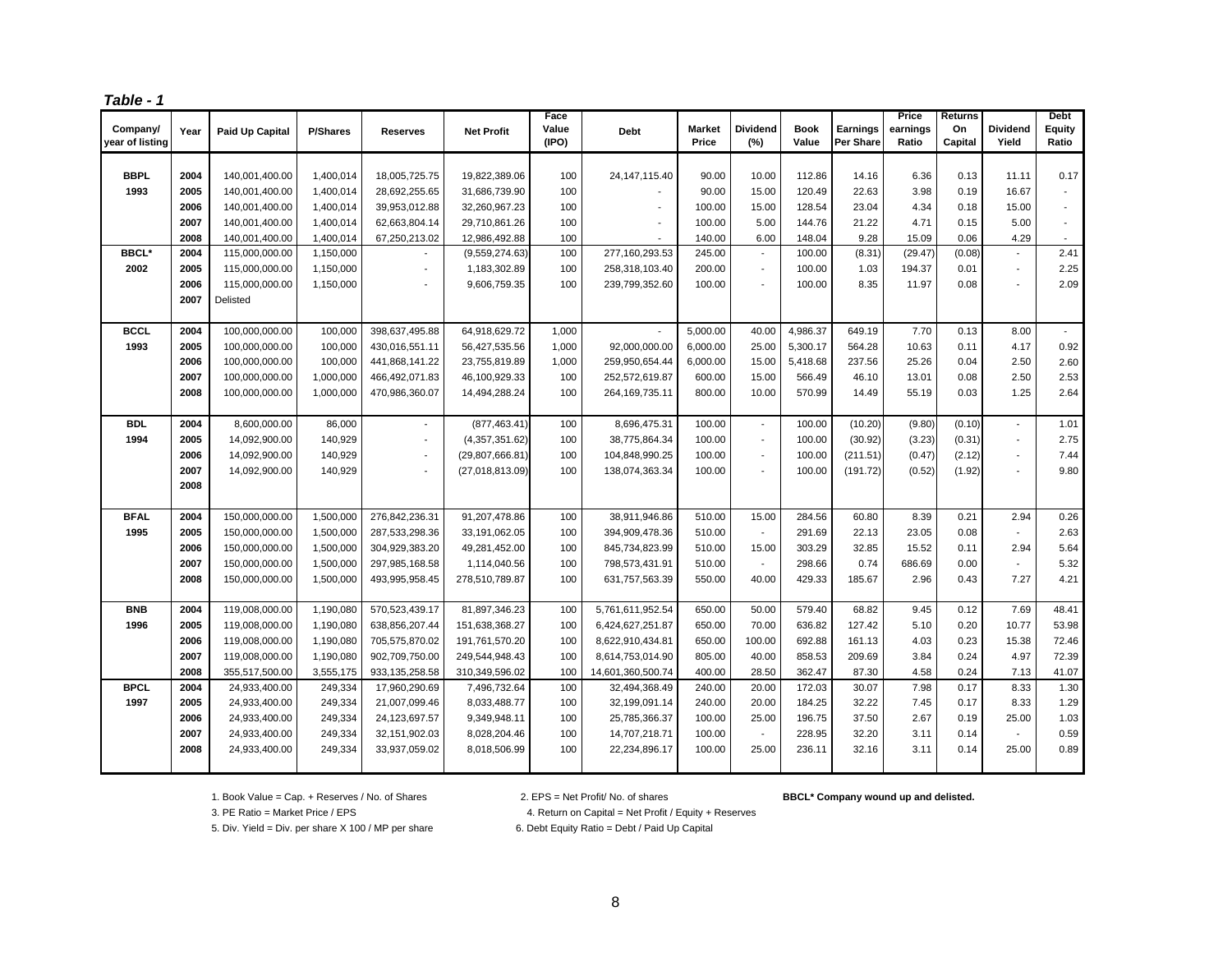|  | Table - 1, Continued |
|--|----------------------|
|  |                      |

|                 |      |                 |                 |                          |                   | Face           |                          |                        |                          |                      |                              | Price             | Returns       |                          | <b>Debt</b>              |
|-----------------|------|-----------------|-----------------|--------------------------|-------------------|----------------|--------------------------|------------------------|--------------------------|----------------------|------------------------------|-------------------|---------------|--------------------------|--------------------------|
| Company/        | Year | Paid Up Capital | <b>P/Shares</b> | <b>Reserves</b>          | <b>Net Profit</b> | Value<br>(IPO) | Debt                     | <b>Market</b><br>Price | <b>Dividend</b><br>(%)   | <b>Book</b><br>Value | <b>Earnings</b><br>Per Share | earnings<br>Ratio | On<br>Capital | <b>Dividend</b><br>Yield | <b>Equity</b><br>Ratio   |
| year of listing |      |                 |                 |                          |                   |                |                          |                        |                          |                      |                              |                   |               |                          |                          |
| <b>BTCL</b>     | 2004 | 20,940,000.00   | 20,940          | 29,862,945.49            | 10,522,719.62     | 1,000          | 45,297,907.00            | 1,701.00               | $\sim$                   | 2,426.12             | 502.52                       | 3.38              | 0.21          |                          | 2.16                     |
| 1994            | 2005 | 20,940,000.00   | 20,940          | 37,064,484.94            | 13,083,601.96     | 1,000          | 41,022,309.00            | 1,701.00               | $\blacksquare$           | 2,770.03             | 624.81                       | 2.72              | 0.23          | $\overline{a}$           | 1.96                     |
|                 | 2006 | 20,940,000.00   | 209,400         | 38,683,316.39            | 11,223,589.91     | 100            | 61,587,641.00            | 170.00                 | 20.00                    | 284.73               | 53.60                        | 3.17              | 0.19          | 11.76                    | 2.94                     |
|                 | 2007 | 20,940,000.00   | 209,400         | 52,462,810.61            | 11,031,785.23     | 100            | 59,503,614.00            | 170.00                 | $\sim$                   | 350.54               | 52.68                        | 3.23              | 0.15          | $\sim$                   | 2.84                     |
|                 | 2008 | 20,940,000.00   | 209,400         | 70,573,062.40            | 25,255,207.77     | 100            | 51,541,145.00            | 301.00                 | 30.00                    | 437.03               | 120.61                       | 2.50              | 0.28          | 9.97                     | 2.46                     |
| <b>DPCL</b>     | 2004 | 6,237,000.00    | 62,370          |                          | (6,242,064.46)    | 100            | 24,254,427.09            | 120.00                 | $\blacksquare$           | 100.00               | (100.08)                     | (1.20)            | (1.00)        | $\sim$                   | 3.89                     |
| 1995            | 2005 | 6,237,000.00    | 62,370          |                          | (368, 312.34)     | 100            | 29,393,391.98            | 120.00                 | $\sim$                   | 100.00               | (5.91)                       | (20.32)           | (0.06)        | $\overline{\phantom{a}}$ | 4.71                     |
|                 | 2006 | 6,237,000.00    | 62,370          | Ĭ.                       | 514,847.50        | 100            | 31,637,808.68            | 120.00                 | $\blacksquare$           | 100.00               | 8.25                         | 14.54             | 0.08          | $\overline{\phantom{a}}$ | 5.07                     |
|                 | 2007 | 6,237,000.00    | 62,370          |                          | (179, 751.11)     | 100            | 31,523,896.11            | 120.00                 | $\blacksquare$           | 100.00               | (2.88)                       | (41.64)           | (0.03)        | $\blacksquare$           | 5.05                     |
|                 | 2008 | 6,237,000.00    | 62,370          | $\overline{\phantom{a}}$ | 1,556,435.48      | 100            | 33,962,527.91            | 120.00                 | $\blacksquare$           | 100.00               | 24.95                        | 4.81              | 0.25          | $\overline{\phantom{a}}$ | 5.45                     |
| <b>DPOP</b>     | 2004 | 10,000,000.00   | 100,000         | $\blacksquare$           | 126,818.00        | 100            | 31,586,261.00            | 100.00                 | $\mathbf{r}$             | 100.00               | 1.27                         | 78.85             | 0.01          | $\sim$                   | 3.16                     |
| 2001            | 2005 | 10,000,000.00   | 100,000         | 1,000,513.00             | 1,960,350.00      | 100            | 23,696,799.00            | 350.00                 | 5.00                     | 110.01               | 19.60                        | 17.85             | 0.18          | 1.43                     | 2.37                     |
|                 | 2006 | 10,000,000.00   | 100,000         | 2,397,156.00             | 2,896,643.00      | 100            | 19,464,736.00            | 100.00                 | 15.00                    | 123.97               | 28.97                        | 3.45              | 0.23          | 15.00                    | 1.95                     |
|                 | 2007 | 10,000,000.00   | 100,000         | 3,341,229.00             | 1,944,073.00      | 100            | 15,747,752.00            | 200.00                 | 10.00                    | 133.41               | 19.44                        | 10.29             | 0.15          | 5.00                     | 1.57                     |
|                 | 2008 | 10,000,000.00   | 100,000         | 4,451,311.00             | 2,610,082.00      | 100            | 13,010,545.00            | 200.00                 | 15.00                    | 144.51               | 26.10                        | 7.66              | 0.18          | 7.50                     | 1.30                     |
| <b>DSCL</b>     | 2004 | 30,403,200.00   | 304,032         | 68,814,835.00            | 33,782,460.00     | 100            |                          | 350.00                 | $\blacksquare$           | 326.34               | 111.11                       | 3.15              | 0.34          |                          |                          |
| 1998            | 2005 | 30,403,200.00   | 304,032         | 58,570,497.00            | 9,209,653.00      | 100            |                          | 272.00                 | 50.00                    | 292.65               | 30.29                        | 8.98              | 0.10          | 18.38                    | $\overline{\phantom{a}}$ |
|                 | 2006 | 45,654,300.00   | 456,543         | 45,961,584.00            | 18,571,692.00     | 100            | 5,483.00                 | 272.00                 | 35.00                    | 200.67               | 40.68                        | 6.69              | 0.20          | 12.87                    | $\overline{a}$           |
|                 | 2007 | 45,654,300.00   | 456,543         | 49,973,803.00            | 17,708,509.00     | 100            |                          | 300.00                 | 30.00                    | 209.46               | 38.79                        | 7.73              | 0.19          | 10.00                    | $\blacksquare$           |
|                 | 2008 | 45,654,300.00   | 456,543         | 64,508,181.00            | 35,078,813.00     | 100            |                          | 300.00                 | 45.00                    | 241.30               | 76.84                        | 3.90              | 0.32          | 15.00                    |                          |
| <b>DSML</b>     | 2004 | 3,770,200.00    | 37,702          |                          | 475,793.85        | 100            | 2,834,124.86             | 300.00                 | $\mathbf{r}$             | 100.00               | 12.62                        | 23.77             | 0.13          | $\overline{\phantom{a}}$ | 0.75                     |
| 1995            | 2005 | 3,770,200.00    | 37,702          | $\overline{a}$           | (2,018,386.49)    | 100            | 3,282,433.49             | 300.00                 | $\sim$                   | 100.00               | (53.54)                      | (5.60)            | (0.54)        | $\blacksquare$           | 0.87                     |
|                 | 2006 | 3,770,200.00    | 37,702          |                          | (1,816,550.08)    | 100            | 6,341,444.29             | 429.00                 | $\overline{\phantom{a}}$ | 100.00               | (48.18)                      | (8.90)            | (0.48)        | ä,                       | 1.68                     |
|                 | 2007 | 3,770,200.00    | 37,702          | ä,                       | 805,611.06        | 100            | 26,873,655.86            | 429.00                 | $\blacksquare$           | 100.00               | 21.37                        | 20.08             | 0.21          | $\blacksquare$           | 7.13                     |
|                 | 2008 | 3,770,200.00    | 37,702          | ۰                        | 7,065,540.21      | 100            | 20,091,013.86            | 429.00                 | $\sim$                   | 100.00               | 187.40                       | 2.29              | 1.87          | $\sim$                   | 5.33                     |
| <b>PCAL</b>     | 2004 | 226,667,000.00  | 226,667         | 558,314,063.00           | 175,467,222.00    | 1,000          | $\blacksquare$           | 5,500.00               | 50.00                    | 3,463.15             | 774.12                       | 7.10              | 0.22          | 9.09                     | $\blacksquare$           |
| 1993            | 2005 | 226,667,000.00  | 2,266,670       | 625,773,519.00           | 180,792,956.00    | 100            | $\overline{\phantom{a}}$ | 600.00                 | 50.00                    | 376.08               | 79.76                        | 7.52              | 0.21          | 8.33                     | $\overline{\phantom{a}}$ |
|                 | 2006 | 226,667,000.00  | 2,266,670       | 670,628,448.00           | 214,855,179.00    | 100            |                          | 700.00                 | 75.00                    | 395.87               | 94.79                        | 7.38              | 0.24          | 10.71                    | $\overline{\phantom{a}}$ |
|                 | 2007 | 226,667,000.00  | 2,266,670       | 787,766,338.00           | 321,138,190.00    | 100            |                          | 800.00                 | 90.00                    | 447.54               | 141.68                       | 5.65              | 0.32          | 11.25                    | $\overline{\phantom{a}}$ |
|                 | 2008 | 340,000,700.00  | 3,400,007       | 729,539,656.00           | 293,107,508.00    | 100            |                          | 790.00                 | 70.00                    | 314.57               | 86.21                        | 9.16              | 0.27          | 8.86                     | $\blacksquare$           |
| <b>RICB</b>     | 2004 | 96,000,000.00   | 96,000          | 210,447,791.00           | 73,322,481.00     | 1,000          | 568,336,507.00           | 3,500.00               | 20.00                    | 3,192.16             | 763.78                       | 4.58              | 0.24          | 5.71                     | 5.92                     |
| 1993            | 2005 | 96,000,000.00   | 960,000         | 276,956,882.00           | 72,611,200.00     | 100            | 659,288,026.00           | 300.00                 | 10.00                    | 388.50               | 75.64                        | 3.97              | 0.19          | 3.33                     | 6.87                     |
|                 | 2006 | 96,000,000.00   | 960,000         | 349,057,563.00           | 92,334,066.00     | 100            | 590,039,595.00           | 350.00                 | 20.00                    | 463.60               | 96.18                        | 3.64              | 0.21          | 5.71                     | 6.15                     |
|                 | 2007 | 96,000,000.00   | 960,000         | 435,537,020.00           | 106,335,614.00    | 100            | 621,402,384.00           | 350.00                 | 25.00                    | 553.68               | 110.77                       | 3.16              | 0.20          | 7.14                     | 6.47                     |
|                 | 2008 | 96,000,000.00   | 960,000         | 550,047,947.00           | 119,261,690.00    | 100            | 963,417,837.00           | 500.00                 | 30.00                    | 672.97               | 124.23                       | 4.02              | 0.18          | 6.00                     | 10.04                    |
| <b>STCB</b>     | 2004 | 20,000,000.00   | 200,000         | 50,504,365.89            | 9,739,576.59      | 100            | $\overline{\phantom{a}}$ | 190.00                 | 25.00                    | 352.52               | 48.70                        | 3.90              | 0.14          | 13.16                    | $\overline{\phantom{a}}$ |
| 1997            | 2005 | 20,000,000.00   | 200,000         | 54,725,678.76            | 4,221,312.87      | 100            | $\overline{\phantom{a}}$ | 190.00                 | $\blacksquare$           | 373.63               | 21.11                        | 9.00              | 0.06          | $\overline{\phantom{a}}$ | $\blacksquare$           |
|                 | 2006 | 20,000,000.00   | 200,000         | 52,528,739.82            | -2,196,938.94     | 100            |                          | 190.00                 | $\overline{\phantom{a}}$ | 362.64               | (10.98)                      | (17.30)           | (0.03)        |                          |                          |
|                 | 2007 | 20,000,000.00   | 200,000         | 36,761,454.75            | -15,767,285.07    | 100            |                          | 190.00                 | $\overline{\phantom{a}}$ | 283.81               | (78.84)                      | (2.41)            | (0.28)        |                          |                          |
|                 | 2008 | 20,000,000.00   | 200,000         | 75,556,157.34            | 42,794,702.59     | 100            |                          | 190.00                 | 20.00                    | 477.78               | 213.97                       | 0.89              | 0.45          | 10.53                    |                          |

1. Book Value = Cap. + Reserves / No. of Shares 2. EPS = Net Profit/ No. of shares

5. Div. Yield = Div. per share X 100 / MP per share 6. Debt Equity Ratio = Debt / Paid Up Capital

3. PE Ratio = Market Price / EPS 4. Return on Capital = Net Profit / Equity + Reserves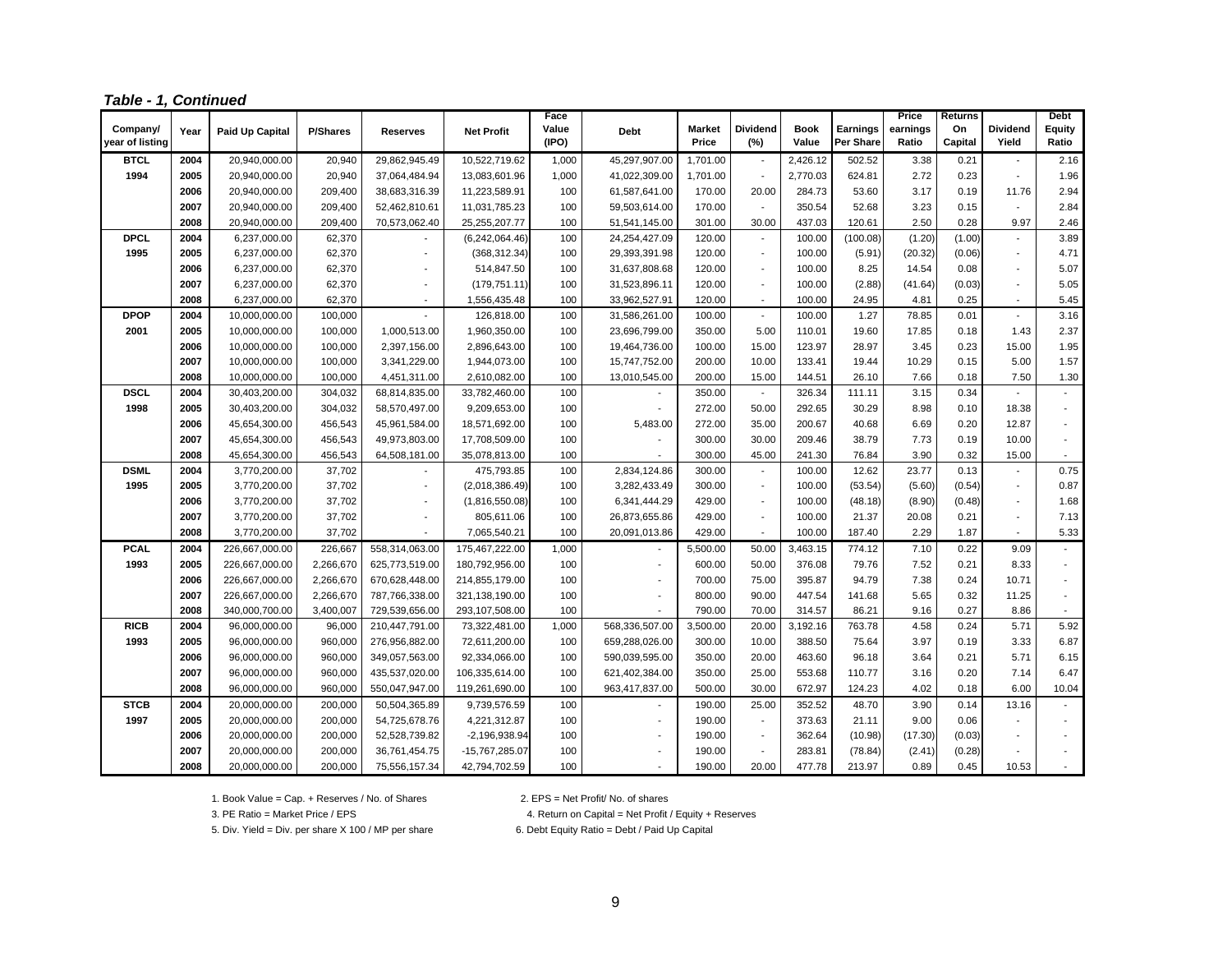*Table - 1, Continued*

| Company/<br>vear of listing | Year | <b>Paid Up Capital</b> | <b>P/Shares</b> | <b>Reserves</b> | <b>Net Profit</b>        | Face<br>Value<br>(IPO) | <b>Debt</b>              | <b>Market</b><br>Price   | <b>Dividend</b><br>$(\%)$ | <b>Book</b><br>Value     | Earnings<br>Per Share | Price<br>earnings<br>Ratio | Returns<br>On<br>Capital | <b>Dividend</b><br>Yield | <b>Debt</b><br>Equity<br>Ratio |
|-----------------------------|------|------------------------|-----------------|-----------------|--------------------------|------------------------|--------------------------|--------------------------|---------------------------|--------------------------|-----------------------|----------------------------|--------------------------|--------------------------|--------------------------------|
| <b>EBCC</b>                 | 2005 | 52,100,000.00          | 521,000         | 125,967.10      | 5,982,988.10             | 100                    | 39,225,007.00            | 100.00                   | $\sim$                    | 102.16                   | 11.48                 | 8.71                       | 0.11                     | ۰.                       | 0.75                           |
| 2005                        | 2006 | 52,100,000.00          | 521,000         | 775,763.24      | 7,985,796.14             | 100                    | 21,077,434.23            | 100.00                   | 16.00                     | 101.49                   | 15.33                 | 6.52                       | 0.15                     | 16.00                    | 0.40                           |
|                             | 2007 | 52,100,000.00          | 521,000         | 1,816,887.57    | 9,377,124.33             | 100                    | 24,222,594.11            | 140.00                   | 16.00                     | 103.49                   | 18.00                 | 7.78                       | 0.17                     | 11.43                    | 0.46                           |
|                             | 2008 | 52,100,000.00          | 521,000         | 18,832,321      | 58,695,433.44            | 100                    | 3,726,189.05             | 300.00                   | 80.00                     | 136.15                   | 112.66                | 2.66                       | 0.83                     | 26.67                    | 0.07                           |
| <b>KCL</b>                  | 2007 | 50,000,000.00          | 500,000         | 90,734,813.00   | 4,627,969.00             | 100                    | $\overline{\phantom{a}}$ | 100.00                   | 7.00                      | 281.47                   | 9.26                  | 10.80                      | 0.03                     | 7.00                     |                                |
| 2007                        | 2008 | 50,000,000.00          | 500,000         | 93,199,968.00   | 6,965,155.00             | 100                    | $\overline{\phantom{a}}$ | 100.00                   | 9.00                      | 286.40                   | 13.93                 | 7.18                       | 0.05                     | 9.00                     |                                |
| <b>BTL</b>                  | 2007 | 40,000,000.00          | 400,000         | 4,390,903.29    | 1,832,619.50             | 100                    | $\overline{\phantom{a}}$ | 100.00                   | $\overline{\phantom{a}}$  | 110.98                   | 4.58                  | 21.83                      | 0.04                     |                          |                                |
| 2008                        | 2008 | 40,000,000.00          | 400,000         | 12,758,769.59   | 8,367,866.30             | 100                    | $\overline{\phantom{a}}$ | 100.00                   | . .                       | 131.90                   | 20.92                 | 4.78                       | 0.16                     |                          |                                |
| <b>DWAL</b>                 | 2007 | 167,000,000.00         | ,670,000        |                 | $\overline{\phantom{a}}$ | 100                    | 150,755,461.40           | ۰.                       | ۰.                        | $\overline{\phantom{a}}$ | $\sim$                | $\overline{\phantom{a}}$   | $\overline{\phantom{a}}$ |                          | 0.90                           |
| 2008                        | 2008 | 194,000,000.00         | .940.000        |                 | $\blacksquare$           | 100                    | 293,344,593.71           | 100.00                   | $\overline{\phantom{a}}$  | 100.00                   |                       |                            |                          |                          | 1.51                           |
| <b>JMCL</b>                 | 2007 | 28,430,000.00          | 284,300         | 24,749,169.21   | 35,662,403.33            | 100                    | 10,711,672.04            | $\overline{\phantom{a}}$ | 70.00                     | 187.05                   | 125.44                | $\overline{\phantom{a}}$   | 0.67                     | ۰.                       | 0.38                           |
| 2008                        | 2008 | 28,430,000.00          | 284,300         | 68,310,966.99   | 63,462,797.78            | 100                    | $\overline{\phantom{a}}$ | 800.00                   | 70.00                     | 340.28                   | 223.22                | 3.58                       | 0.66                     | 8.75                     |                                |

1. Book Value = Cap. + Reserves / No. of Shares 2. EPS = Net Profit/ No. of shares

5. Div. Yield = Div. per share X 100 / MP per share 6. Debt Equity Ratio = Debt / Paid Up Capital

3. PE Ratio = Market Price / EPS 4. Return on Capital = Net Profit / Equity + Reserves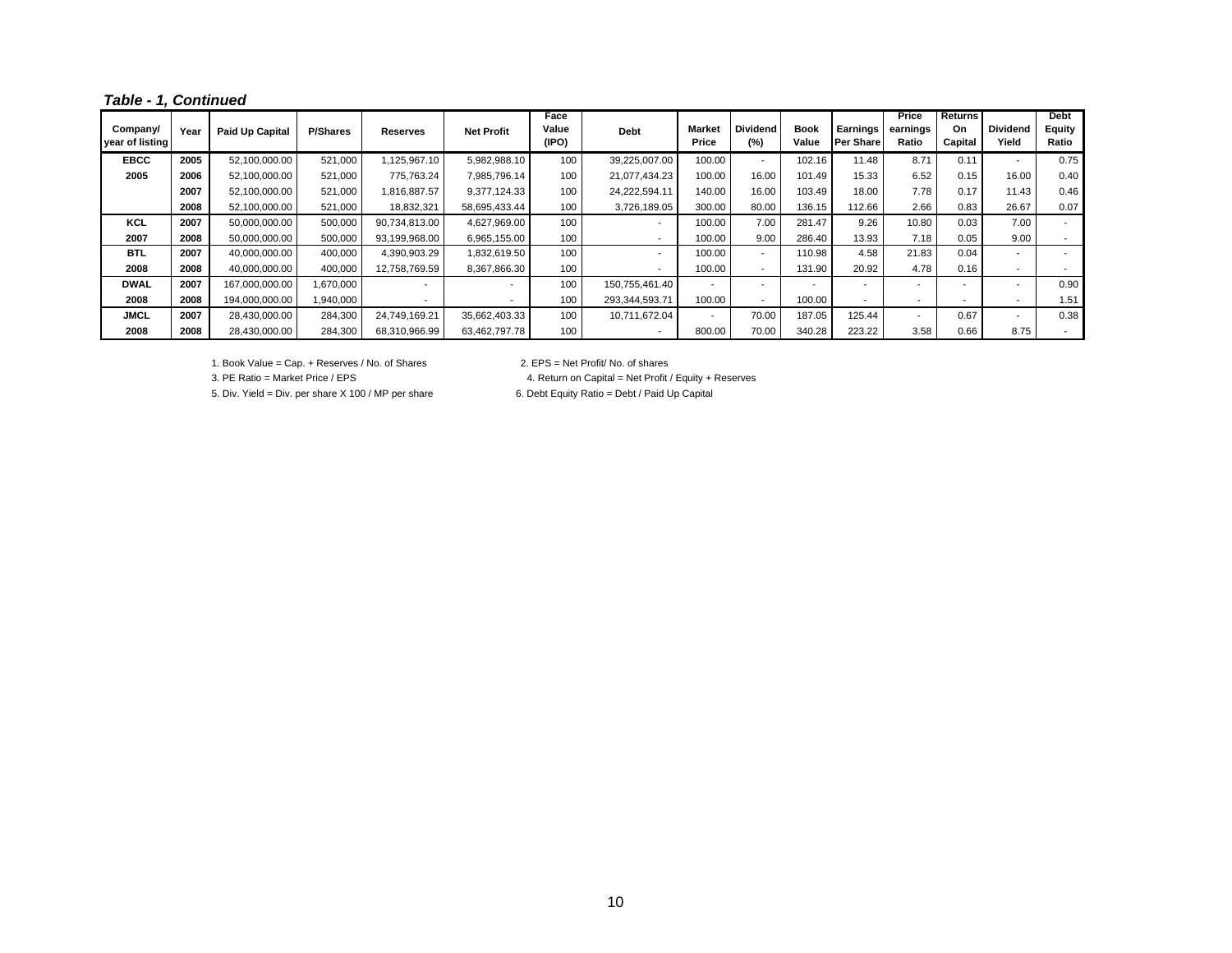# **SHARE HOLDING PATTERN - (2008)**

| Table - 2      |               |             |                     |            |                            |                |                   |              |
|----------------|---------------|-------------|---------------------|------------|----------------------------|----------------|-------------------|--------------|
| <b>ISSUING</b> |               |             |                     |            | <b>Holdings in Percent</b> |                |                   |              |
|                |               |             | Major               |            |                            |                |                   |              |
|                |               |             | <b>Shareholders</b> |            | <b>PUBLIC</b>              |                |                   |              |
| <b>COMPANY</b> | Paid up       | <b>RGOB</b> | (Promoters)         | <b>FIS</b> | Instituitional             | Foreign        | <b>Individual</b> | <b>Total</b> |
|                | <b>Shares</b> |             |                     |            | <b>Investors</b>           | Inst.Investors | Investor          |              |
| <b>BBPL</b>    | 1,400,014     | 47.74       |                     | 13.26      | 10.42                      |                | 28.59             | 100          |
| <b>BCCL</b>    | 1,000,000     |             | 52.15               | 39.23      | 1.35                       |                | 7.26              | 100          |
| <b>BDL</b>     | 140,929       |             | 92.73               | 2.66       | 1.06                       |                | 3.54              | 100          |
| <b>BFAL</b>    | 1,500,000     | 25.73       | 12.35               | 8.69       | 41.00                      | 12.00          | 0.23              | 100          |
| <b>BNB</b>     | 3,555,175     | 13.61       |                     | 2.10       | 37.61                      |                | 46.68             | 100          |
| <b>BPCL</b>    | 249,334       |             | 53.72               | 5.10       | 0.90                       | ٠              | 40.28             | 100          |
| <b>BTCL</b>    | 209,400       | ٠           | 34.43               |            |                            | ۰              | 65.57             | 100          |
| <b>BTL</b>     | 400,000       | ۰           | 82.26               |            |                            |                | 17.74             | 100          |
| <b>DPCL</b>    | 62,370        | ٠           | 98.50               | ٠          |                            | ۰              | 1.50              | 100          |
| <b>DPOP</b>    | 100,000       |             | 21.00               |            | 46.00                      |                | 33.00             | 100          |
| <b>DSCL</b>    | 456,543       |             | 34.93               |            | 36.26                      | ٠              | 28.81             | 100          |
| <b>DSML</b>    | 37,702        |             | 57.57               |            | 23.03                      |                | 19.40             | 100          |
| <b>DWAL</b>    | 1,940,000     |             | 65.00               |            |                            | ٠              | 35.00             | 100          |
| <b>EBCC</b>    | 520,000       | ٠           | 70.00               |            |                            |                | 30.00             | 100          |
| <b>JMCL</b>    | 284,300       |             | 70.00               |            |                            |                | 30.00             | 100          |
| <b>KCL</b>     | 500,000       | 51          |                     |            | 21.31                      |                | 27.69             | 100          |
| <b>PCAL</b>    | 3,400,007     | 42.68       |                     | 1.82       | 30.76                      | ۰              | 24.74             | 100          |
| <b>RICB</b>    | 960,000       | 39.25       |                     | 0.37       | 5.96                       |                | 54.42             | 100          |
| <b>STCB</b>    | 200,000       | 51.00       |                     | 11.96      | 9.90                       |                | 27.14             | 100          |

| <b>Issuing</b> | 2002   | 2003   | 2004                     | 2005   | 2006   | 2007     | 2008   |
|----------------|--------|--------|--------------------------|--------|--------|----------|--------|
| Company        |        |        |                          |        |        |          |        |
| <b>BBPL</b>    | 489    | 489    | 489                      | 489    | 489    | 492      | 491    |
| <b>BCCL</b>    | 267    | 267    | 270                      | 269    | 264    | 264      | 259    |
| <b>BDL</b>     | 96     | 96     | 96                       | 96     | 96     | 96       | 96     |
| <b>BFAL</b>    | 37     | 40     | 50                       | 46     | 46     | 46       | 44     |
| <b>BNB</b>     | 409    | 5,451  | 4,656                    | 4,193  | 4,582  | 4,440    | 4,357  |
| <b>BPCL</b>    | 95     | 104    | 102                      | 102    | 129    | 129      | 129    |
| <b>BTCL</b>    | 83     | 83     | 161                      | 161    | 164    | 164      | 162    |
| <b>BTL</b>     |        |        |                          |        |        |          | 288    |
| <b>DPCL</b>    | 80     | 79     | 71                       | 71     | 71     | 71       | 71     |
| <b>DPOP</b>    | 203    | 203    | 203                      | 203    | 213    | 213      | 213    |
| <b>DSCL</b>    | 1,200  | 1,186  | 1,264                    | 1,150  | 1,277  | 1,277    | 1,276  |
| <b>DSML</b>    | 64     | 64     | 69                       | 69     | 67     | 67       | 67     |
| <b>DWAL</b>    |        |        |                          |        |        |          | 504    |
| <b>EBCC</b>    |        |        | $\overline{\phantom{a}}$ | 1,152  | 1,092  | 1,089    | 1,082  |
| <b>JMCL</b>    |        |        |                          |        |        |          | 426    |
| <b>KCL</b>     |        |        |                          |        |        | 253      | 233    |
| <b>PCAL</b>    | 1,620  | 1,520  | 1,477                    | 1,477  | 1,482  | 1,471    | 1,472  |
| <b>RICB</b>    | 1,871  | 1,715  | 1,670                    | 1,641  | 1,614  | 1,585    | 1,556  |
| <b>STCB</b>    | 127    | 127    | 125                      | 125    | 125    | 125      | 125    |
| <b>BBCL</b>    | 4,820  | 4,443  | 4,407                    | 4,372  | 4,334  | Delisted | ٠      |
| Total :-       | 11,461 | 15,867 | 15,110                   | 15,616 | 16,045 | 11,782   | 12,851 |



#### **NUMBER OF SHAREHOLDERS**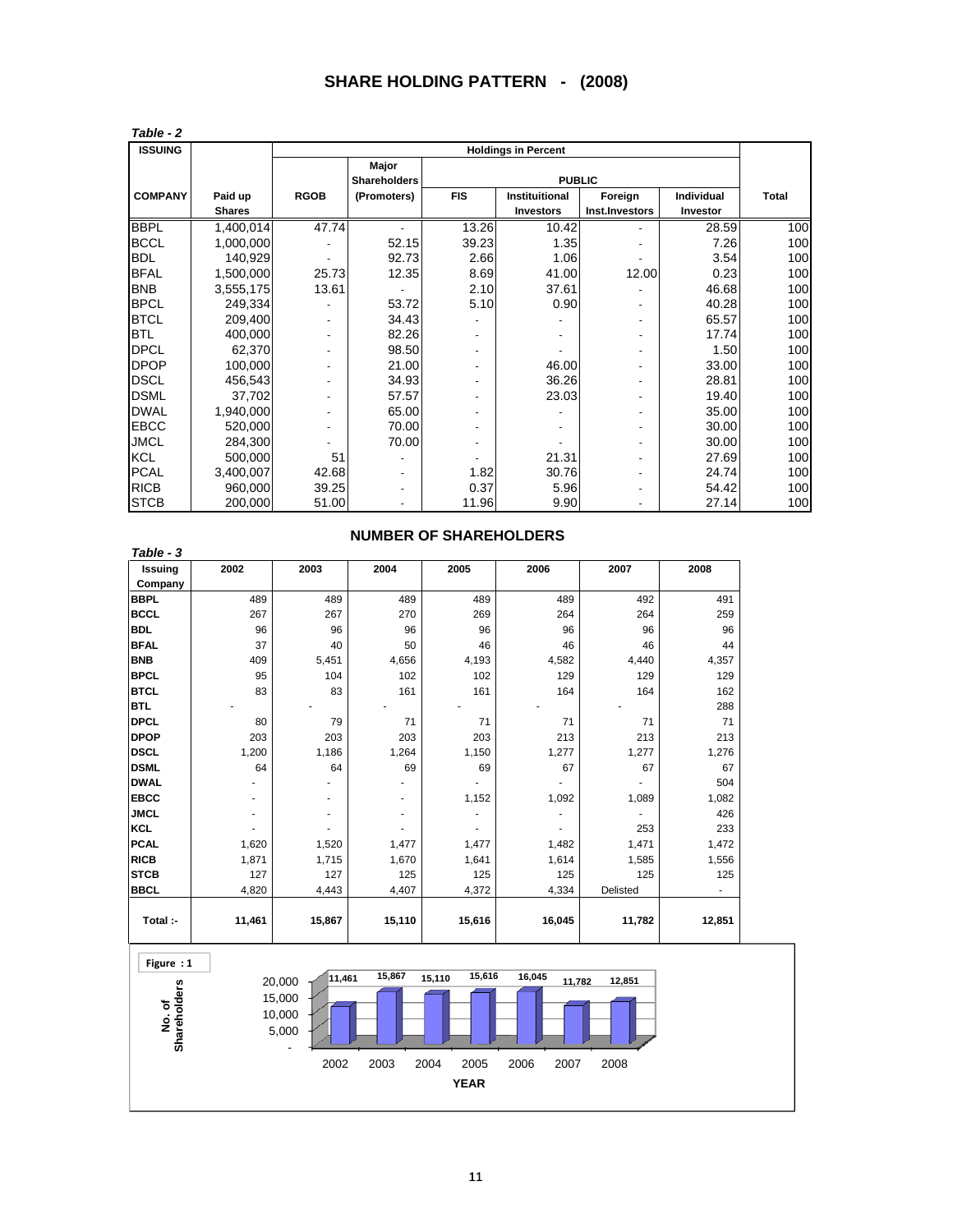| <b>MARKET CAPITALIZATION</b> |  |  |  |  |  |  |  |  |  |  |  |  |  |  |  |  |  |
|------------------------------|--|--|--|--|--|--|--|--|--|--|--|--|--|--|--|--|--|
|------------------------------|--|--|--|--|--|--|--|--|--|--|--|--|--|--|--|--|--|

|              |          |                  | <b>Market Capitalization</b> |          |          |          | Nu. in million |
|--------------|----------|------------------|------------------------------|----------|----------|----------|----------------|
| Company      | 2002     | 2003             | 2004                         | 2005     | 2006     | 2007     | 2008           |
| <b>BBCL</b>  | 115.00   | 368.00           | 281.75                       | 230.00   | 115.00   | delisted |                |
| <b>BBPL</b>  | 124.60   |                  | 126.00                       | 126.00   | 140.00   | 140.00   | 196.00         |
| <b>BCCL</b>  | 500.00   | 124.60<br>500.00 |                              | 600.00   | 600.00   | 600.00   |                |
|              |          |                  | 500.00                       |          |          |          | 800.00         |
| <b>BDL</b>   | 2.50     | 2.50             | 2.50                         | 2.50     | 14.10    | 14.10    | 14.09          |
| <b>BFAL</b>  | 210.00   | 210.00           | 765.00                       | 765.00   | 765.00   | 765.00   | 825.00         |
| <b>BNB</b>   | 1,190.00 | 654.54           | 773.55                       | 773.56   | 773.55   | 958.01   | 1,422.07       |
| <b>BPCL</b>  | 62.33    | 62.33            | 59.84                        | 59.84    | 24.93    | 24.93    | 24.93          |
| <b>BTCL</b>  | 31.41    | 20.94            | 35.62                        | 35.62    | 35.60    | 35.60    | 63.03          |
| <b>BTL</b>   |          |                  |                              |          |          |          | 40.00          |
| <b>DPCL</b>  | 6.24     | 6.24             | 7.48                         | 7.48     | 7.48     | 7.48     | 7.48           |
| <b>DPOP</b>  | 10.00    | 10.00            | 10.00                        | 35.00    | 10.00    | 20.00    | 20.00          |
| <b>DSCL</b>  | 30.40    | 30.40            | 106.41                       | 82.70    | 124.18   | 136.96   | 136.96         |
| <b>DSML</b>  | 3.77     | 3.77             | 11.31                        | 11.31    | 16.17    | 16.17    | 16.17          |
| <b>DWAL</b>  |          |                  |                              |          |          |          | 167.00         |
| <b>EBCC</b>  |          | ۰                |                              | 52.10    | 52.10    | 72.94    | 156.30         |
| <b>JMCL</b>  |          |                  |                              |          |          |          | 227.44         |
| <b>KCL</b>   |          |                  |                              |          |          | 50.00    | 50.00          |
| <b>PCAL</b>  | 1,042.67 | 1,178.67         | 1,246.67                     | 1,360.00 | 1,586.67 | 1,813.34 | 2,686.01       |
| <b>RICB</b>  | 201.84   | 336.00           | 336.00                       | 288.00   | 336.00   | 336.00   | 480.00         |
| <b>STCB</b>  | 26.00    | 26.00            | 38.00                        | 38.00    | 38.00    | 38.00    | 38.00          |
| <b>TOTAL</b> | 3,441.76 | 3,533.99         | 4,300.13                     | 4.467.11 | 4,638.78 | 5,028.53 | 7.370.49       |

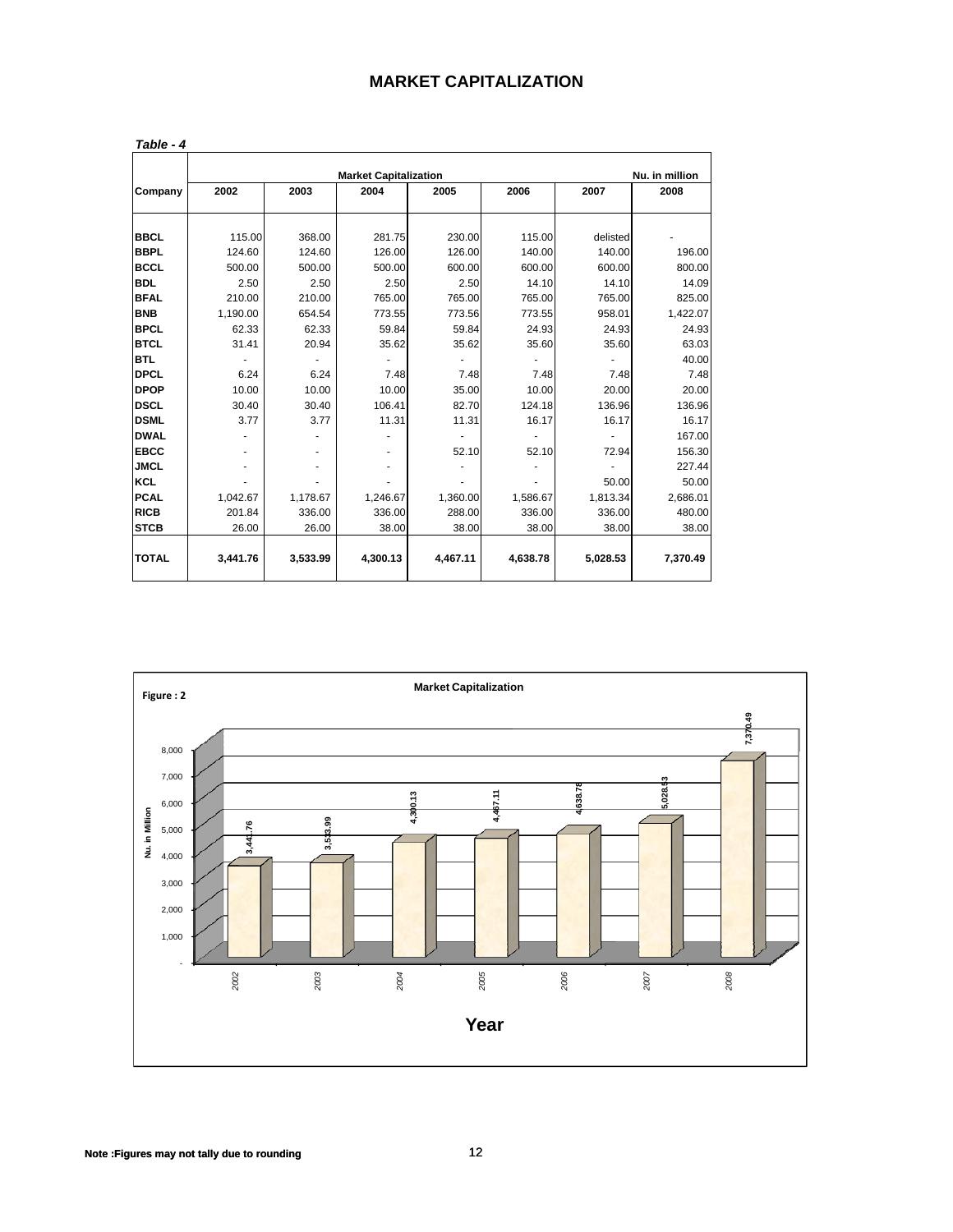#### **TOTAL TRADED VOLUME**

| Table - 5         | No. of shares |         |         |                      |           |           |           |  |  |  |  |  |  |
|-------------------|---------------|---------|---------|----------------------|-----------|-----------|-----------|--|--|--|--|--|--|
|                   |               |         |         | <b>Traded Volume</b> |           |           |           |  |  |  |  |  |  |
| Company           | 2002          | 2003    | 2004    | 2005                 | 2006      | 2007      | 2008      |  |  |  |  |  |  |
|                   |               |         |         |                      |           |           |           |  |  |  |  |  |  |
| <b>BBCL</b>       | 1,160,153     | 27,346  | 3,912   | 2,965                | 1,867     |           |           |  |  |  |  |  |  |
| <b>BBPL</b>       | 230           |         | 5,000   | 140                  | 1,403,044 |           | 100       |  |  |  |  |  |  |
| <b>BCCL</b>       |               | 6       |         | 9                    | 61        | 1,000,000 | 970       |  |  |  |  |  |  |
| <b>BDL</b>        |               |         |         |                      |           |           |           |  |  |  |  |  |  |
| <b>BFAL</b>       |               |         | 100     |                      |           |           | 534       |  |  |  |  |  |  |
| <b>BNB</b>        | 2,898         | 607,369 | 51,106  | 20,997               | 136,383   | 23,444    | 2,413,164 |  |  |  |  |  |  |
| <b>BPCL</b>       | 57,185        | 1,100   | 720     |                      | 50        | 71        |           |  |  |  |  |  |  |
| <b>BTCL</b>       | 20            | 17      | 1,497   | 35                   | 210,400   |           | 19,160    |  |  |  |  |  |  |
| <b>BTL</b>        |               |         |         |                      |           | 400,000   |           |  |  |  |  |  |  |
| DFAL <sup>*</sup> |               |         |         |                      | 407,530   |           | 1,222,600 |  |  |  |  |  |  |
| <b>DPCL</b>       |               |         | 61,437  |                      |           |           |           |  |  |  |  |  |  |
| <b>DPOP</b>       |               | ٠       |         | 33                   | 70,000    | 50        |           |  |  |  |  |  |  |
| <b>DSCL</b>       |               | 27      | 120,941 | 5,699                | 152,665   | 3,063     |           |  |  |  |  |  |  |
| <b>DSML</b>       |               |         | 38,130  |                      | 24,185    | 2,026     |           |  |  |  |  |  |  |
| <b>DWAL</b>       |               |         |         |                      |           | 417,500   | 1,252,500 |  |  |  |  |  |  |
| <b>EBCC</b>       |               |         |         | 537,013              | 4,500     | 11,607    | 2,986     |  |  |  |  |  |  |
| <b>JMCL</b>       |               |         |         |                      | 85,300    |           | 199,180   |  |  |  |  |  |  |
| KCL               |               |         |         |                      | 245,000   |           | 216       |  |  |  |  |  |  |
| <b>PCAL</b>       | 2,974         | 679     | 176     | 957                  | 8,260     | 5,260     | 1,134,737 |  |  |  |  |  |  |
| <b>RICB</b>       | 1,583         | 82,012  | 6,860   | 2,350                | 3,500     | 5,010     | 3,500     |  |  |  |  |  |  |
| <b>STCB</b>       |               |         | 370     |                      |           |           | 30        |  |  |  |  |  |  |
| <b>TOTAL</b>      | 1,225,043     | 718,556 | 290,249 | 570,198              | 2,752,745 | 1,868,031 | 6,249,677 |  |  |  |  |  |  |





**Note :Figures may not tally due to rounding \* Not listed on the Exchange** 13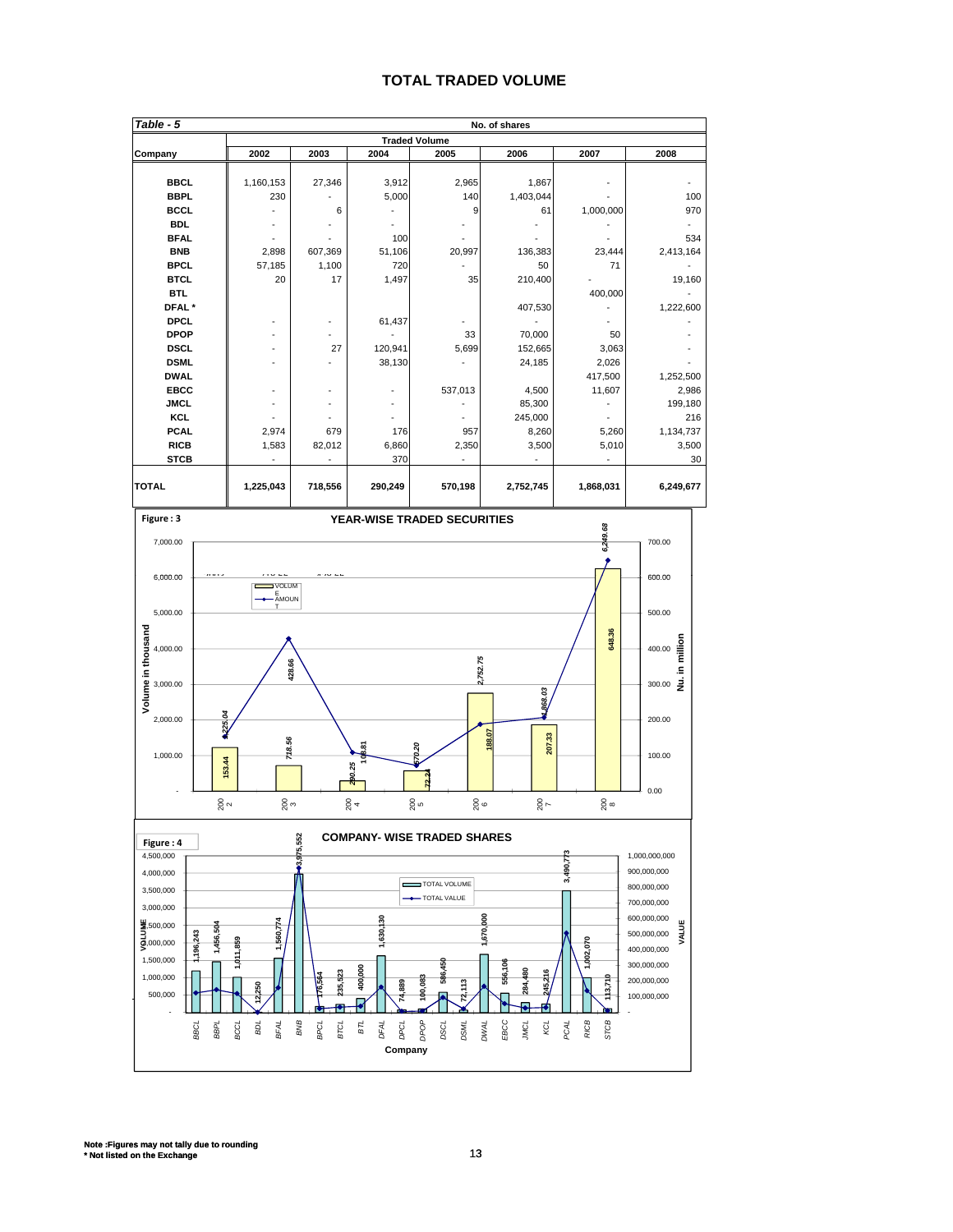#### **PUBLIC OFFERS (IPO)**

| Table 6.1         |           | <b>TRADED VOLUME</b> |      |         |         |         | No. of shares |
|-------------------|-----------|----------------------|------|---------|---------|---------|---------------|
|                   |           |                      |      |         |         |         |               |
| <b>COMPANY</b>    | 2002      | 2003                 | 2004 | 2005    | 2006    | 2007    | 2008          |
| <b>BBCL</b>       | 1,150,000 |                      |      |         |         |         |               |
| <b>BBPL</b>       |           |                      |      |         |         |         |               |
|                   |           |                      |      |         |         |         |               |
| <b>BCCL</b>       |           |                      |      |         |         |         |               |
| <b>BDL</b>        |           |                      |      |         |         |         |               |
| <b>BFAL</b>       | ۰         |                      |      |         |         |         |               |
| <b>BNB</b>        | ۰         | 595,040              |      |         | 119,603 |         |               |
| <b>BPCL</b>       |           |                      |      |         |         |         |               |
| <b>BTCL</b>       |           |                      |      |         |         |         |               |
| <b>BTL</b>        |           |                      |      |         |         | 400,000 |               |
| DFAL <sup>*</sup> |           |                      |      |         | 407,530 |         | 1,222,600     |
| <b>DPCL</b>       | ۰         |                      |      |         |         |         |               |
| <b>DPOP</b>       | ۰         |                      |      |         |         |         |               |
| <b>DSCL</b>       | ٠         |                      |      |         |         |         |               |
| <b>DSML</b>       |           |                      |      |         |         |         |               |
| <b>DWAL</b>       |           |                      |      |         |         | 417,500 | 1,252,500     |
| <b>EBCC</b>       |           |                      |      | 521,000 |         |         |               |
| <b>JMCL</b>       |           |                      |      |         | 85,300  |         | 199,000       |
| <b>KCL</b>        |           |                      |      |         | 245,000 |         |               |
| <b>PCAL</b>       |           |                      |      |         |         |         |               |
| <b>RICB</b>       |           |                      |      |         |         |         |               |
| <b>STCB</b>       |           |                      |      |         |         |         |               |
| <b>TOTAL</b>      | 1,150,000 | 595,040              |      | 521,000 | 857,433 | 817,500 | 2,674,100     |



**Note :Figures may not tally due to rounding \* Not listed on the Exchange** 14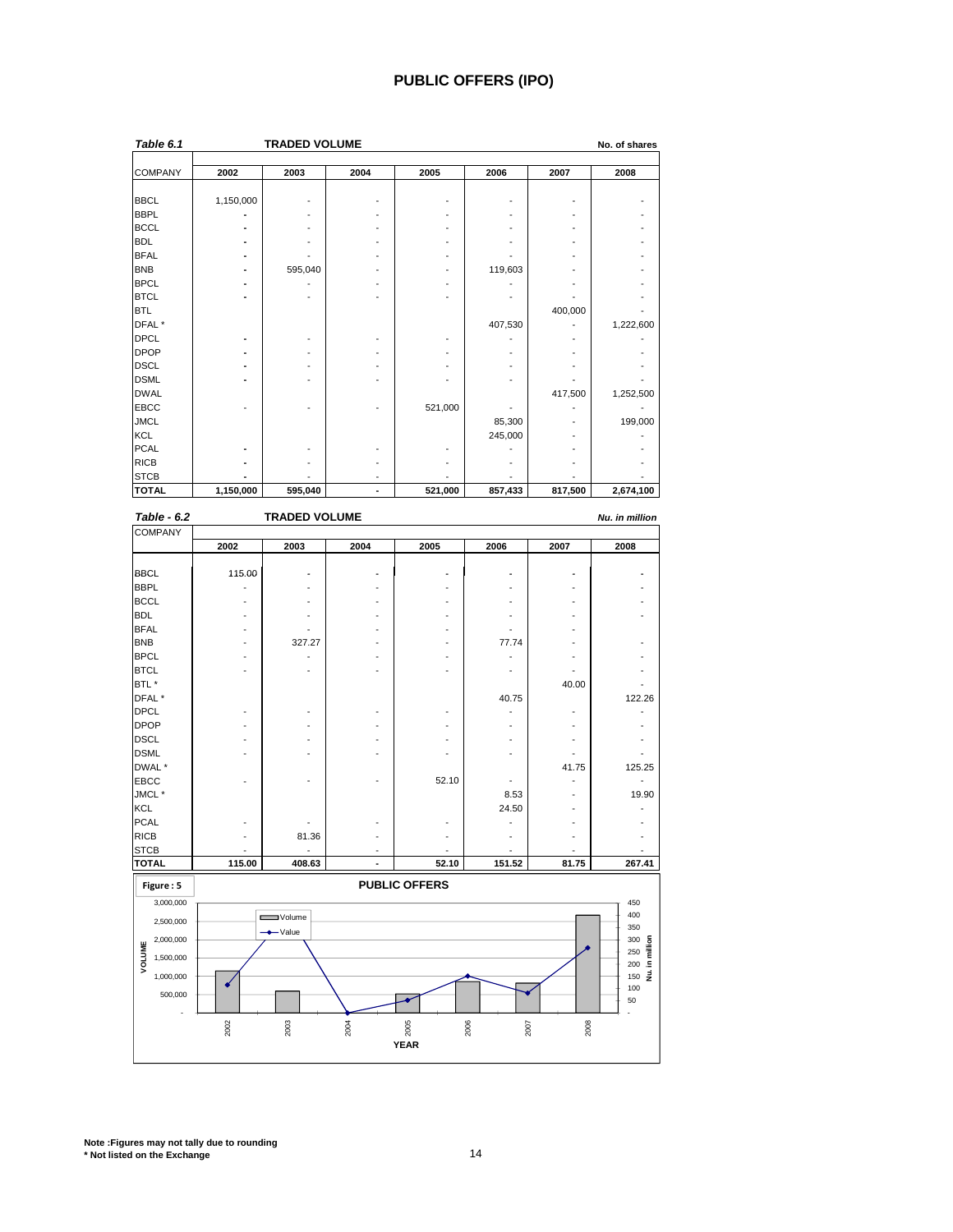#### **DEMAT / BONUS/ RIGHTS**

| <b>Table - 7.1</b> |                |           |                      |           |                 | No. of shares           |
|--------------------|----------------|-----------|----------------------|-----------|-----------------|-------------------------|
| <b>COMPANY</b>     |                |           | <b>TRADED VOLUME</b> |           | <b>TOTAL</b>    |                         |
|                    | 2005           | 2006      | 2007                 | 2008      | <b>VOLUME</b>   | Remarks                 |
|                    |                |           |                      |           |                 |                         |
| <b>BBPL</b>        | $\blacksquare$ | 1,400,014 |                      | ۰         | 1,400,014 Demat |                         |
| <b>BCCL</b>        | ۰              |           | 1,000,000            | ۰         | 1,000,000 Demat |                         |
| <b>BFAL</b>        | 1,500,000      |           |                      | ۰         | 1,500,000 Demat |                         |
| <b>BTCL</b>        | ۰              | 209,400   | ۰                    |           | 209,400 Demat   |                         |
| <b>BNB</b>         | ۰              |           | ۰                    | 2,365,117 |                 | 2,365,117 Bonus/ Rights |
| <b>DSCL</b>        |                | 152,511   | ۰                    |           |                 | 152,511 Demat           |
| <b>PCAL</b>        | 2,266,670      |           | ۰                    | 1,133,337 | 3,400,007 Bonus |                         |
| <b>RICB</b>        | $\blacksquare$ | ٠         | ۰                    |           |                 |                         |
| <b>TOTAL</b>       | 3,766,670      | 1,761,925 | 1,000,000            | 3,498,454 | 10,027,049      |                         |

| <b>Table - 7.2</b> | Nu. in million |                |                     |                |                        | Nu. in million               |
|--------------------|----------------|----------------|---------------------|----------------|------------------------|------------------------------|
| <b>COMPANY</b>     |                |                | <b>TRADED VALUE</b> |                | <b>TOTAL</b>           |                              |
|                    | 2005           | 2006           | 2007                | 2008           | <b>VALUE</b>           | Remarks                      |
|                    |                |                |                     |                |                        |                              |
| <b>BBPL</b>        |                | 140,001,400.00 |                     |                | 140,001,400.00 Demat   |                              |
| <b>BCCL</b>        |                |                | 100,000,000.00      |                | 100,000,000.00   Demat |                              |
| <b>BFAL</b>        | 150,000,000.00 |                |                     |                | 150,000,000.00   Demat |                              |
| <b>BTCL</b>        |                | 20,940,000.00  |                     |                | 20,940,000.00 Demat    |                              |
| <b>BNB</b>         |                |                |                     | 236,511,700.00 |                        | 236,511,700.00 Bonus/ Rights |
| <b>DSCL</b>        |                | 15,251,100.00  |                     |                | 15,251,100.00 Demat    |                              |
| <b>PCAL</b>        | 226,667,000.00 |                |                     | 113,333,700.00 | 340,000,700.00 Bonus   |                              |
| <b>RICB</b>        |                |                |                     |                |                        |                              |
| <b>TOTAL</b>       |                |                |                     |                |                        |                              |
|                    | 376,667,000.00 | 176,192,500.00 | 100,000,000.00      | 349,845,400.00 | 1,002,704,900.00       |                              |



**Note :Figures may not tally due to rounding** 15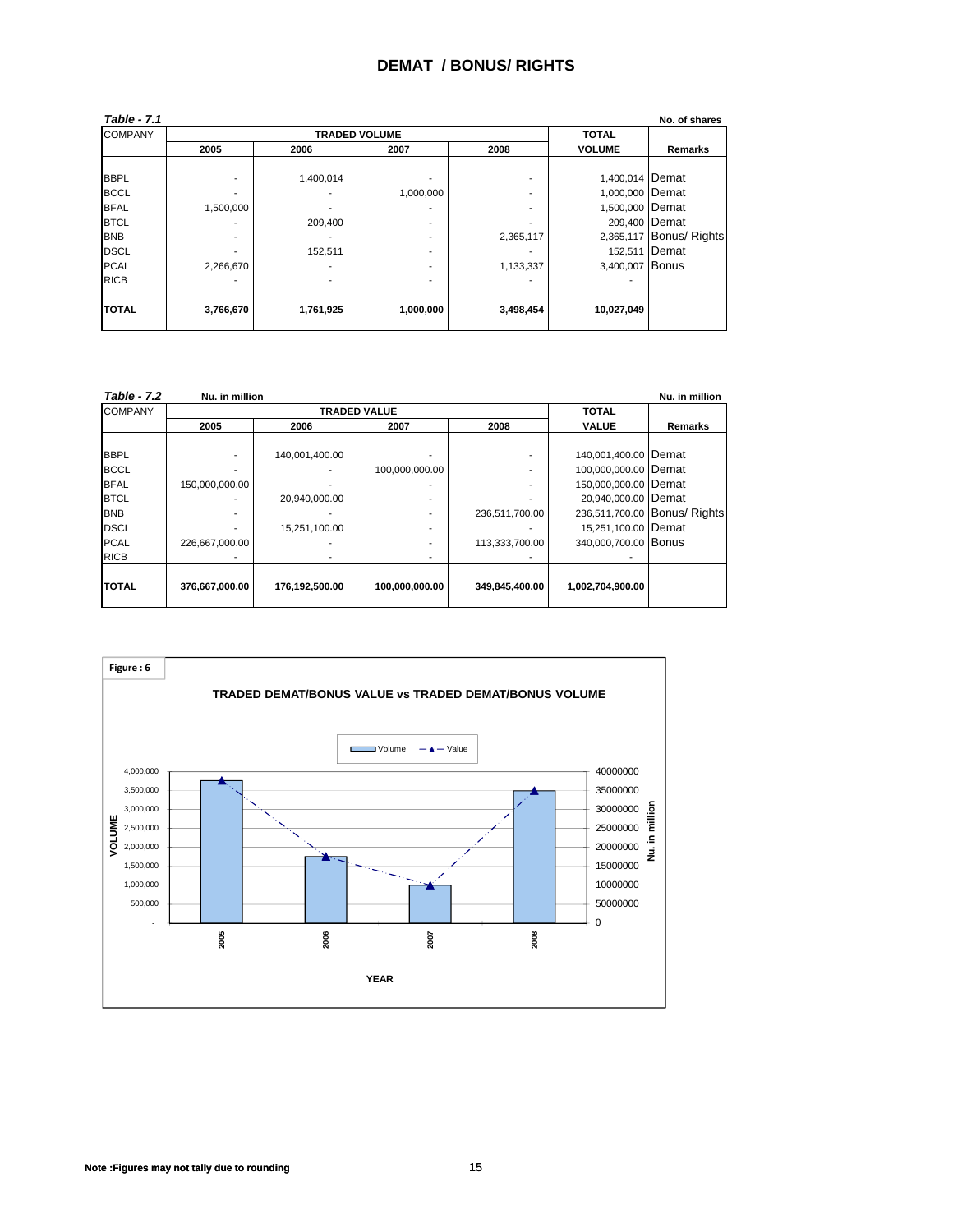#### **SECONDARY MARKET**

| Table - 8.1    |        |        | <b>TRADED VOLUME</b> |        |         |        | No. of shares |
|----------------|--------|--------|----------------------|--------|---------|--------|---------------|
| <b>COMPANY</b> |        |        |                      |        |         |        |               |
|                | 2002   | 2003   | 2004                 | 2005   | 2006    | 2007   | 2008          |
|                |        |        |                      |        |         |        |               |
| <b>BBCL</b>    | 10,153 | 27,346 | 3,912                | 2,965  | 1,867   |        |               |
| <b>BBPL</b>    | 230    |        | 5,000                | 140    | 3,030   |        | 100           |
| <b>BCCL</b>    |        | 6      |                      | 9      | 61      |        | 970           |
| <b>BDL</b>     |        |        |                      |        |         |        |               |
| <b>BFAL</b>    |        |        | 100                  |        |         |        | 534           |
| <b>BNB</b>     | 2,898  | 12,329 | 51,106               | 20,997 | 16,780  | 23,444 | 48,047        |
| <b>BPCL</b>    | 57,185 | 1,100  | 720                  |        | 50      | 71     |               |
| <b>BTCL</b>    | 20     | 17     | 1,497                | 35     | 1,000   |        | 19,160        |
| <b>DPCL</b>    |        |        | 61,437               |        |         |        |               |
| <b>DPOP</b>    |        | -      |                      | 33     | 70,000  | 50     |               |
| <b>DSCL</b>    |        | 27     | 120,941              | 5,699  | 154     | 3,063  |               |
| <b>DSML</b>    |        |        | 38,130               |        | 24,185  | 2,026  |               |
| <b>EBCC</b>    |        |        |                      | 16,013 | 4,500   | 11,607 | 2,986         |
| <b>JMCL</b>    |        |        |                      |        |         |        | 180           |
| KCL            |        |        |                      |        |         |        | 216           |
| <b>PCAL</b>    | 2,974  | 679    | 176                  | 957    | 8,260   | 5,260  | 1,400         |
| <b>RICB</b>    | 1,583  | 652    | 686                  | 2,350  | 3,500   | 5,010  | 3,500         |
| <b>STCB</b>    |        | ۰      | 370                  |        |         |        | 30            |
|                |        |        |                      |        |         |        |               |
| <b>TOTAL</b>   | 75,043 | 42,156 | 284,075              | 49,198 | 133,387 | 50,531 | 77,123        |

| Table - 8.2    | Nu. in million |       |                          |                          |                              |       |                          |  |  |  |
|----------------|----------------|-------|--------------------------|--------------------------|------------------------------|-------|--------------------------|--|--|--|
| <b>COMPANY</b> |                |       |                          |                          |                              |       |                          |  |  |  |
|                | 2002           | 2003  | 2004                     | 2005                     | 2006                         | 2007  | 2008                     |  |  |  |
|                |                |       |                          |                          |                              |       |                          |  |  |  |
| <b>BBCL</b>    | 1.02           | 6.74  | 1.04                     | 0.52                     | 0.24                         |       |                          |  |  |  |
| <b>BBPL</b>    | 0.02           |       | 0.45                     | 0.01                     | 0.30                         |       |                          |  |  |  |
| <b>BCCL</b>    |                | 0.03  | 0.00                     | 0.06                     | 0.37                         |       | ٠                        |  |  |  |
| <b>BDL</b>     | ۰              |       | 0.00                     |                          | ٠                            |       | ۰                        |  |  |  |
| <b>BFAL</b>    | ٠              |       | 0.05                     |                          | ٠                            |       |                          |  |  |  |
| <b>BNB</b>     | 3.83           | 6.93  | 34.36                    | 13.85                    | 11.31                        | 17.40 | 21.00                    |  |  |  |
| <b>BPCL</b>    | 13.28          | 0.33  | 0.17                     | 0.60                     | 0.01                         | 0.01  |                          |  |  |  |
| <b>BTCL</b>    | 0.04           | 0.02  | 2.49                     |                          | 0.17                         |       | 5.75                     |  |  |  |
| <b>DPCL</b>    |                |       | 6.31                     |                          | $\qquad \qquad \blacksquare$ |       |                          |  |  |  |
| <b>DPOP</b>    | ۰              |       | 0.00                     | 0.10                     | 7.00                         | 0.01  | $\overline{\phantom{a}}$ |  |  |  |
| <b>DSCL</b>    | -              | ٠     | 47.86                    | 1.51                     | 0.04                         | 0.87  | $\overline{\phantom{a}}$ |  |  |  |
| <b>DSML</b>    | -              |       | 12.68                    |                          | 9.29                         | 0.87  | $\overline{\phantom{a}}$ |  |  |  |
| <b>EBCC</b>    |                |       |                          | 2.29                     | 0.45                         | 1.18  | 0.54                     |  |  |  |
| <b>JMCL</b>    |                |       |                          |                          |                              |       | 0.14                     |  |  |  |
| <b>KCL</b>     |                |       | $\overline{\phantom{a}}$ |                          | $\overline{\phantom{a}}$     |       | 0.02                     |  |  |  |
| <b>PCAL</b>    | 13.65          | 3.40  | 0.94                     | 0.97                     | 6.15                         | 3.64  | 1.12                     |  |  |  |
| <b>RICB</b>    | 6.62           | 2.58  | 2.40                     | 0.86                     | 1.22                         | 1.61  | 1.46                     |  |  |  |
| <b>STCB</b>    | ٠              | ٠     | 0.06                     | $\overline{\phantom{a}}$ | ٠                            | ۰     | 0.01                     |  |  |  |
|                |                |       |                          |                          |                              |       |                          |  |  |  |
| <b>TOTAL</b>   | 38.46          | 20.03 | 108.81                   | 20.77                    | 36.55                        | 25.59 | 30.04                    |  |  |  |

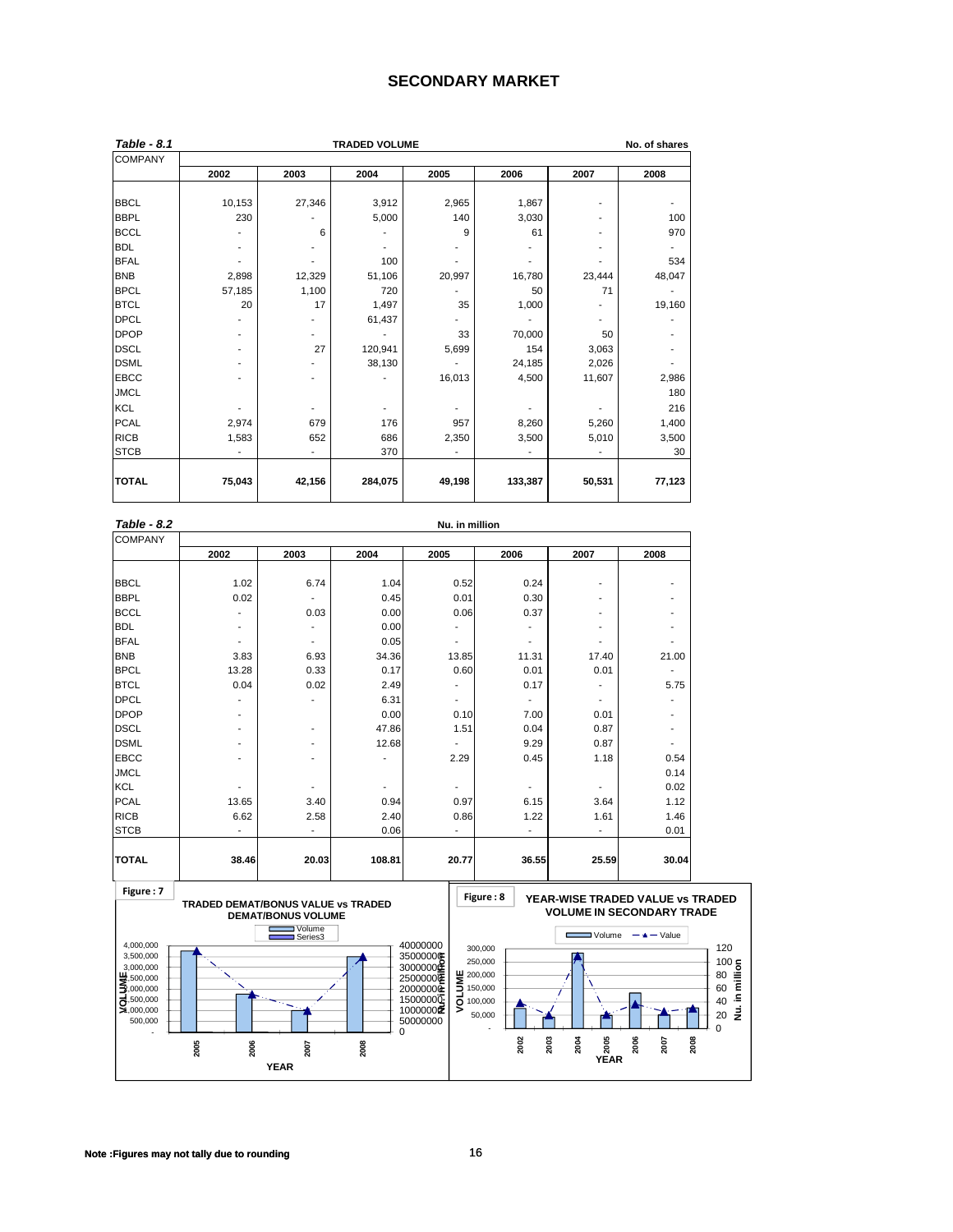#### *Table - 9* **MARKET PRICE** *Table - 9….. Contd.* **MARKET PRICE**

|             |      | <b>Market Price</b> |       | Year End             |
|-------------|------|---------------------|-------|----------------------|
| Company     | Year | High                | Low   | <b>Closing Price</b> |
| <b>BCCL</b> | 2003 | 5,200               | 5,000 | 5,000                |
|             | 2004 | 5,000               | 5,000 | 5,000                |
|             | 2005 | 8,000               | 5,000 | 6,000                |
|             | 2006 | 6,000               | 6,000 | 6,000                |
|             | 2007 | N.A                 | N.A   | 600                  |
|             | 2008 | 800                 | 800   | 800                  |
| RICB        | 2003 | 4,205               | 1,000 | 3,500                |
|             | 2004 | 3,650               | 3,000 | 3,500                |
|             | 2005 | 420                 | 300   | 300                  |
|             | 2006 | 350                 | 300   | 350                  |
|             | 2007 | 350                 | 299   | 350                  |
|             | 2008 | 500                 | 350   | 500                  |
| <b>PCAL</b> | 2003 | 5,300               | 4,400 | 5,200                |
|             | 2004 | 5,500               | 4,000 | 5,500                |
|             | 2005 | 600                 | 440   | 600                  |
|             | 2006 | 800                 | 650   | 700                  |
|             | 2007 | 800                 | 550   | 800                  |
|             | 2008 | 800                 | 100   | 790                  |
| <b>BTCL</b> | 2003 | 1,500               | 1,000 | 1,000                |
|             | 2004 | 1,701               | 1,000 | 1,701                |
|             | 2005 | 1,701               | 1,701 | 1,701                |
|             | 2006 | 170                 | 170   | 170                  |
|             | 2007 | N.A                 | N.A   | 170                  |
|             | 2008 | 301                 | 300   | 301                  |
| <b>BFAL</b> | 2003 | 140                 | 140   | 140                  |
|             | 2004 | 510                 | 510   | 510                  |
|             | 2005 | 510                 | 510   | 510                  |
|             | 2006 | 510                 | 100   | 510                  |
|             | 2007 | N.A                 | N.A   | 510                  |
|             | 2008 | 550                 | 510   | 550                  |
| BBPL        | 2003 | 89                  | 89    | 89                   |
|             | 2004 | 90                  | 90    | 90                   |
|             | 2005 | 90                  | 90    | 90                   |
|             | 2006 | 100                 | 100   | 100                  |
|             | 2007 | N.A                 | N.A   | 100                  |
|             | 2008 | 140                 | 140   | 140                  |
| <b>BDL</b>  | 2003 | 100                 | 100   | 100                  |
|             | 2004 | 100                 | 100   | 100                  |
|             | 2005 | 100                 | 100   | 100                  |
|             | 2006 | 100                 | 100   | 100                  |
|             | 2007 | N.A                 | N.A   | 100                  |
|             | 2008 | N.A                 | N.A   | 100                  |
| <b>BBCL</b> | 2003 | 350                 | 100   | 100                  |
|             | 2004 | 310                 | 245   | 245                  |
|             | 2005 | 200                 | 140   | 200                  |
|             | 2006 | 220                 | 100   | 100                  |
|             | 2007 |                     |       |                      |
|             | 2008 |                     |       |                      |
| JMCL        | 2008 | 800                 | 100   | 800                  |
| <b>DFAL</b> | 2008 | 100                 | 100   | 100                  |

|             |              | <b>Market Price</b> |            | <b>Year End</b>      |             |              | <b>Market Price</b> |            | <b>Year End</b>      |
|-------------|--------------|---------------------|------------|----------------------|-------------|--------------|---------------------|------------|----------------------|
| Company     | Year         | High                | Low        | <b>Closing Price</b> | Company     | Year         | High                | Low        | <b>Closing Price</b> |
| <b>BCCL</b> | 2003         | 5,200               | 5,000      | 5,000                | <b>BNB</b>  | 2003         | 2,000               | 550        | 550                  |
|             | 2004         | 5,000               | 5,000      | 5,000                |             | 2004         | 750                 | 650        | 650                  |
|             | 2005         | 8,000               | 5,000      | 6,000                |             | 2005         | 750                 | 645        | 650                  |
|             | 2006         | 6,000               | 6,000      | 6,000                |             | 2006         | 750                 | 650        | 650                  |
|             | 2007         | N.A                 | N.A        | 600                  |             | 2007         | 805                 | 635        | 805                  |
|             | 2008         | 800                 | 800        | 800                  |             | 2008         | 805                 | 100        | 400                  |
| RICB        | 2003         | 4,205               | 1,000      | 3,500                | <b>DPCL</b> | 2003         | 100                 | 100        | 100                  |
|             | 2004         | 3,650               | 3,000      | 3,500                |             | 2004         | 100                 | 120        | 120                  |
|             | 2005         | 420                 | 300        | 300                  |             | 2005         | 120                 | 120        | 100                  |
|             | 2006         | 350                 | 300        | 350                  |             | 2006         | 120                 | 100        | 120                  |
|             | 2007         | 350                 | 299        | 350                  |             | 2007         | N.A                 | N.A        | 120                  |
|             | 2008         | 500                 | 350        | 500                  |             | 2008         | N.A                 | N.A        | 120                  |
| PCAL        | 2003         | 5,300               | 4,400      | 5,200                | <b>DSML</b> | 2003         | 100                 | 100        | 100                  |
|             | 2004         | 5,500               | 4,000      | 5,500                |             | 2004         | 370                 | 300        | 300                  |
|             | 2005         | 600                 | 440        | 600                  |             | 2005         | 370                 | 300        | 300                  |
|             | 2006         | 800                 | 650        | 700                  |             | 2006         | 429                 | 300        | 429                  |
|             | 2007         | 800                 | 550        | 800                  |             | 2007         | 429                 | 429        | 429                  |
|             | 2008         | 800                 | 100        | 790                  |             | 2008         | N.A                 | N.A        | 429                  |
| BTCL        | 2003         | 1,500               | 1,000      | 1,000                | <b>BPCL</b> | 2003         | 300                 | 250        | 250                  |
|             | 2004         | 1,701               | 1,000      | 1,701                |             | 2004         | 240                 | 240        | 240                  |
|             | 2005         | 1,701               | 1,701      | 1,701                |             | 2005         | 240                 | 240        | 240                  |
|             | 2006         | 170                 | 170        | 170                  |             | 2006         | 100                 | 100        | 100                  |
|             | 2007         | N.A                 | N.A        | 170                  |             | 2007         | 100                 | 100        | 100                  |
|             | 2008         | 301                 | 300        | 301                  |             | 2008         | N.A                 | N.A        | 100                  |
| BFAL        | 2003         | 140                 | 140        | 140                  | <b>STCB</b> | 2003         | 130                 | 130        | 130                  |
|             | 2004         | 510                 | 510        | 510                  |             | 2004         | 130                 | 190        | 190                  |
|             | 2005         | 510                 | 510        | 510                  |             | 2005         | 190                 | 130        | 190                  |
|             | 2006         | 510                 | 100        | 510                  |             | 2006         | 190                 | 190        | 190                  |
|             | 2007         | N.A                 | N.A        | 510                  |             | 2007         | N.A                 | N.A        | 190                  |
|             | 2008         | 550                 | 510        | 550                  |             | 2008         | 190                 | 190        | 190                  |
| BBPL        | 2003         | 89                  | 89         | 89                   | <b>DSCL</b> | 2003         | 100                 | 100        | 100                  |
|             | 2004         | 90                  | 90         | 90                   |             | 2004         | 400                 | 350        | 350                  |
|             | 2005         | 90                  | 90         | 90                   |             | 2005         | 400                 | 250        | 272                  |
|             | 2006         | 100                 | 100        | 100                  |             | 2006         | 272                 | 100        | 272                  |
|             | 2007         | N.A                 | N.A        | 100                  |             | 2007         | 300                 | 275        | 300                  |
|             | 2008         | 140                 | 140        | 140                  |             | 2008         | N.A                 | N.A        | 300                  |
| BDL         | 2003<br>2004 | 100<br>100          | 100<br>100 | 100<br>100           | <b>DPOP</b> | 2003<br>2004 | 100<br>100          | 100<br>100 | 100<br>100           |
|             |              | 100                 |            | 100                  |             | 2005         |                     | 350        |                      |
|             | 2005<br>2006 | 100                 | 100<br>100 | 100                  |             | 2006         | 350                 | 100        | 350                  |
|             | 2007         | N.A                 | N.A        | 100                  |             | 2007         | 100<br>200          | 200        | 100<br>200           |
|             | 2008         | N.A                 | N.A        | 100                  |             | 2008         | N.A                 | N.A        | 200                  |
|             |              |                     |            |                      |             |              |                     |            |                      |
| BBCL        | 2003         | 350                 | 100        | 100                  | <b>EBBC</b> | 2005         | 200                 | 100        | 100                  |
|             | 2004         | 310                 | 245        | 245                  |             | 2006         | 100                 | 100        | 100                  |
|             | 2005         | 200                 | 140        | 200                  |             | 2007         | 140                 | 100        | 140                  |
|             | 2006         | 220                 | 100        | 100                  |             | 2008         | 300                 | 140        | 300                  |
|             | 2007         |                     |            |                      | <b>KCL</b>  | 2007         | 100                 | 100        | 100                  |
|             | 2008         |                     |            |                      |             | 2008         | 100                 | 100        | 100                  |
| JMCL        | 2008         | 800                 | 100        | 800                  | <b>BTL</b>  | 2008         | N.A                 | N.A        | 100                  |
| DFAL        | 2008         | 100                 | 100        | 100                  | DWAL        | 2008         | 100                 | 100        | 100                  |

\* Drop in figures are due to splitting of shares from Nu.1,000 to Nu.100 per shares Note : NA - no secondary transactions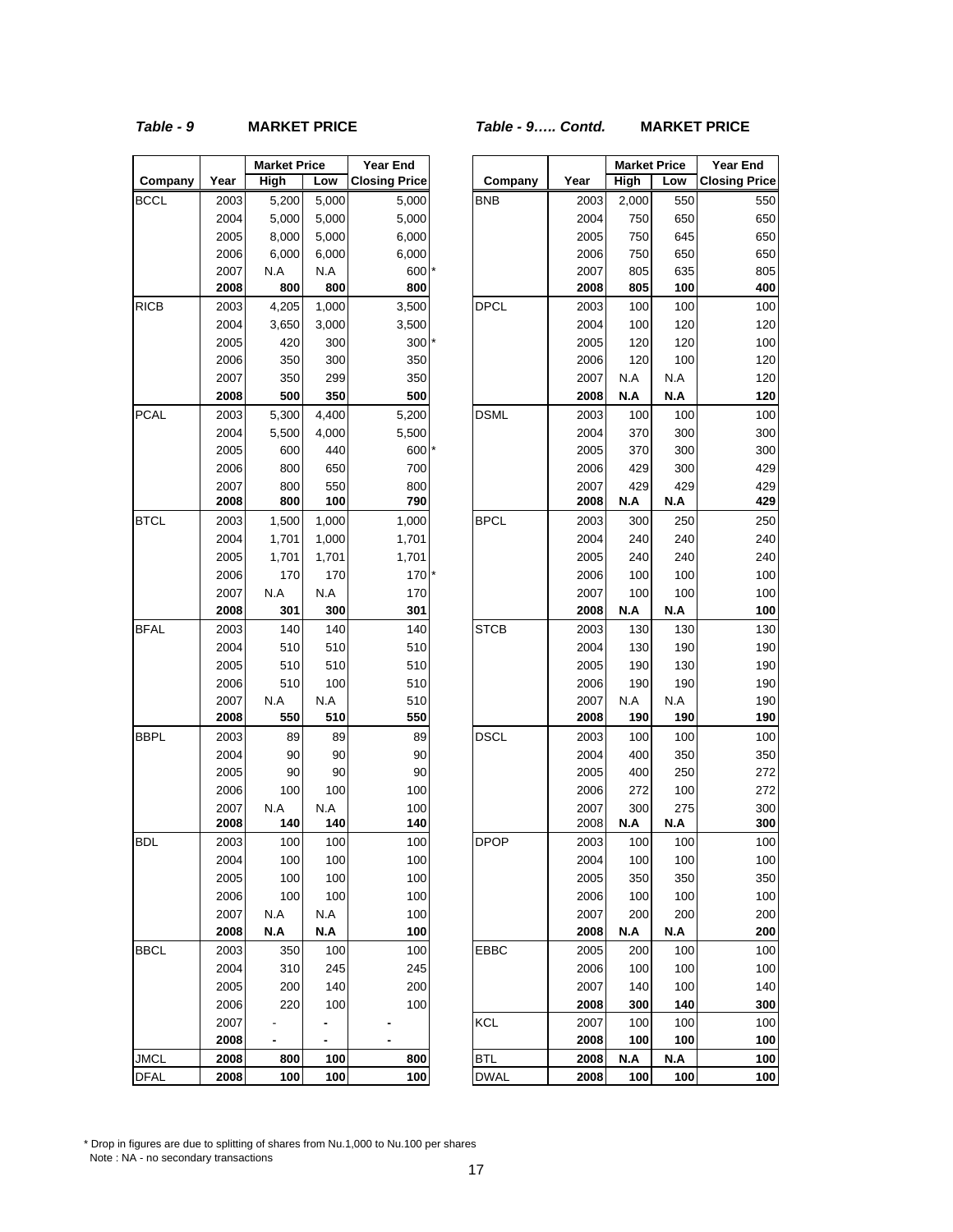*Table - 10*

|                |           | Yearwise turnover of Securities in Depository |           |            |            |            |                                      |                                     |                                 |                                                           | Percent                                    |
|----------------|-----------|-----------------------------------------------|-----------|------------|------------|------------|--------------------------------------|-------------------------------------|---------------------------------|-----------------------------------------------------------|--------------------------------------------|
| Company        | 2003      | 2004                                          | 2005      | 2006       | 2007       | 2008       | Paid Up<br><b>Shares</b><br>for 2008 | <b>Face Value</b><br>(IPO)<br>Price | <b>Last Sale</b><br>Price (Nu.) | <b>Total Holdings</b><br><b>Nu. in Millions</b><br>(2008) | holdings<br>of securities<br>in Depository |
| <b>BBCL</b>    | 1,150,000 | 1,150,000                                     | 1,150,000 | 1,150,000  |            |            |                                      | 100                                 | 100                             |                                                           |                                            |
| <b>BBPL</b>    | 498.100   | 498,100                                       | 498,100   | 1,400,014  | 1,400,014  | 1,400,014  | 1,400,014                            | 100                                 | 140                             | 196,001,960                                               | 100%                                       |
| <b>BCCL</b>    | 43,204    | 43,204                                        | 43,204    | 43,204     | 1,000,000  | 1,000,000  | 1,000,000                            | 100                                 | 800                             | 800,000,000                                               | 100%                                       |
| <b>BDL</b>     | 12.250    | 12.250                                        | 12,250    | 12,250     | 12,250     | 25,000     | 140,929                              | 100                                 | 100                             | 2,500,000                                                 | 18%                                        |
| <b>BFAL</b>    | 59.850    | 59.850                                        | 1,500,000 | 1,500,000  | 1,500,000  | 1,500,000  | 1,500,000                            | 100                                 | 550                             | 825,000,000                                               | 100%                                       |
| <b>BNB</b>     | 1.190.080 | 1.190.080                                     | 1,190,080 | 1,190,080  | 1,190,080  | 3,555,175  | 3,555,175                            | 100                                 | 400                             | 1,422,070,000                                             | 100%                                       |
| <b>BPCL</b>    | 117,438   | 117,438                                       | 249,334   | 249,334    | 249,334    | 249,334    | 249,334                              | 100                                 | 100                             | 24,933,400                                                | 100%                                       |
| <b>BTCL</b>    | 10,220    | 10,416                                        | 10,416    | 209,400    | 209,400    | 209,400    | 209,400                              | 100                                 | 301                             | 63,029,400                                                | 100%                                       |
| <b>BTL</b>     |           |                                               |           |            |            | 400,000    | 400,000                              | 100                                 | 100                             | 40,000,000                                                | 100%                                       |
| <b>DPCL</b>    | 62,370    | 62,370                                        | 62.370    | 62.370     | 62.370     | 62,370     | 62,370                               | 100                                 | 120                             | 7,484,400                                                 | 100%                                       |
| <b>DPOP</b>    | 30,000    | 30,000                                        | 30,000    | 100,000    | 100,000    | 100,000    | 100,000                              | 100                                 | 200                             | 20,000,000                                                | 100%                                       |
| <b>DSCL</b>    | 304.032   | 304.032                                       | 304,032   | 456,543    | 456,543    | 456,543    | 456,543                              | 100                                 | 300                             | 136,962,900                                               | 100%                                       |
| <b>DSML</b>    | 2,972     | 37,702                                        | 37,702    | 37,702     | 37,702     | 37.702     | 37,702                               | 100                                 | 429                             | 16,174,158                                                | 100%                                       |
| <b>DWAL</b>    |           |                                               |           |            |            | 1.940.000  | 1.940.000                            | 100                                 | 100                             | 194.000.000                                               | 100%                                       |
| <b>EBCC</b>    |           |                                               | 520,000   | 520,000    | 520,000    | 520.000    | 520.000                              | 100                                 | 300                             | 156,000,000                                               | 100%                                       |
| <b>JMCL</b>    |           |                                               |           |            |            | 284,300    | 284,300                              | 100                                 | 800                             | 227,440,000                                               | 100%                                       |
| KCL            |           |                                               |           |            | 500,000    | 500,000    | 500,000                              | 100                                 | 100                             | 50,000,000                                                | 100%                                       |
| <b>PCAL</b>    | 76,647    | 76,647                                        | 2,266,670 | 2,266,670  | 2,266,670  | 3,400,007  | 3,400,007                            | 100                                 | 790                             | 2,686,005,530                                             | 100%                                       |
| <b>RICB</b>    | 96.000    | 96,000                                        | 960,000   | 960.000    | 960.000    | 960.000    | 960,000                              | 100                                 | 500                             | 480,000,000                                               | 100%                                       |
| <b>STCB</b>    | 200.000   | 200.000                                       | 200.000   | 200.000    | 200.000    | 200.000    | 200.000                              | 100                                 | 190                             | 38.000.000                                                | 100%                                       |
| <b>TOTAL:-</b> | 3,853,163 | 3.888.089                                     | 9,034,158 | 10,357,567 | 10,664,363 | 16,799,845 | 16,915,774                           |                                     |                                 | 7,385,601,748                                             | 99.31%                                     |

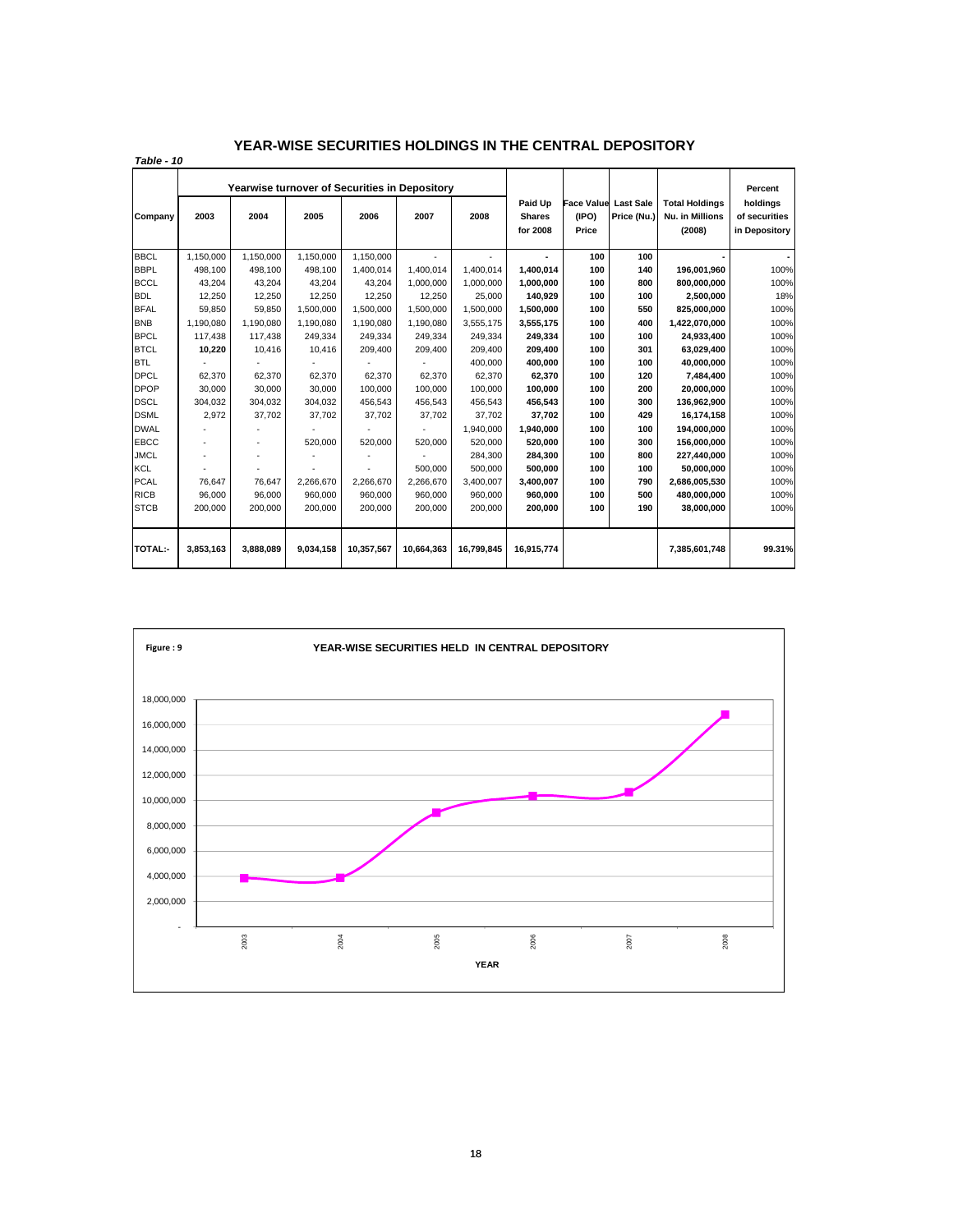| Table - 11  |      |      |      |      |      |      | (In Percent) |
|-------------|------|------|------|------|------|------|--------------|
| Company     | 2002 | 2003 | 2004 | 2005 | 2006 | 2007 | 2008         |
|             |      |      |      |      |      |      |              |
| <b>BBPL</b> |      | 6    | 10   | 15   | 15   | 5    | 6            |
| <b>BBCL</b> |      |      |      |      |      |      |              |
| <b>BCCL</b> | 30   | 30   | 40   | 25   | 10   | 15   | 10           |
| <b>BDL</b>  |      |      |      |      |      |      |              |
| <b>BFAL</b> |      | 35   | 15   |      | 15   |      | 40           |
| <b>BNB</b>  | 25   | 30   | 50   | 70   | 100  |      | 28.5         |
| <b>BPCL</b> | 15   | 30   | 20   | 20   | 25   |      | 25           |
| <b>BTCL</b> | 20   |      | 0    |      | 20   |      | 30           |
| <b>BTL</b>  |      |      |      |      |      |      |              |
| <b>DPCL</b> |      |      |      |      |      |      |              |
| <b>DPOP</b> |      |      |      | 5    | 15   | 10   | 15           |
| <b>DSCL</b> |      |      | 0    | 50   | 35   | 30   | 45           |
| <b>DSML</b> |      |      |      |      |      |      |              |
| <b>DWAL</b> |      |      |      |      |      |      |              |
| <b>EBCC</b> |      |      |      |      | 16   | 16   | 80           |
| <b>JMCL</b> |      |      |      |      |      | 70   | 70           |
| <b>KCL</b>  |      |      |      |      |      | 7    | 9            |
| <b>PCAL</b> | 75   | 50   | 50   | 50   | 75   | 90   | 70           |
| <b>RICB</b> |      |      | 20   | 10   | 20   | 25   | 30           |
| <b>STCB</b> | 20   | 30   | 25   |      |      |      | 20           |

#### DIVIDEND RECORDS

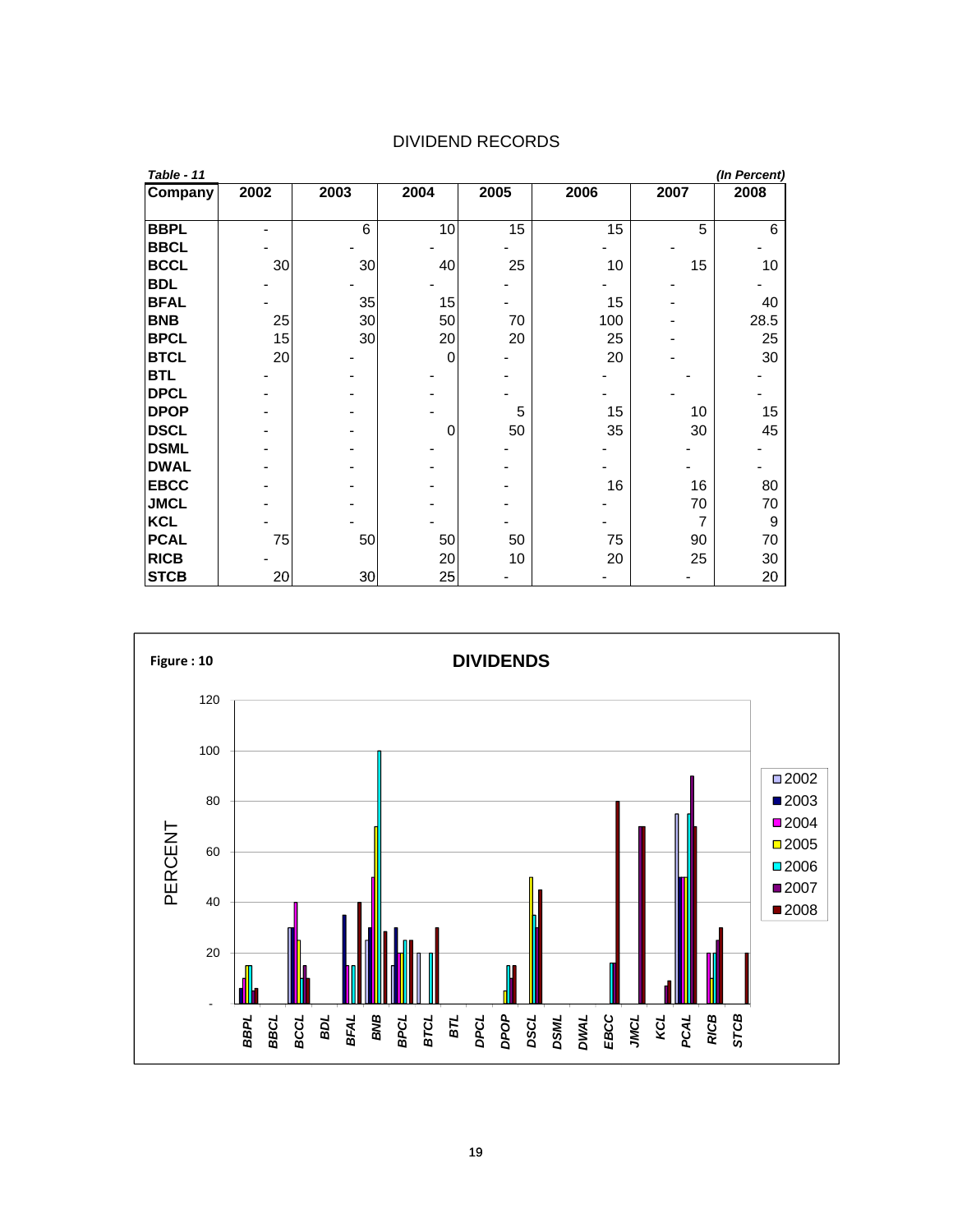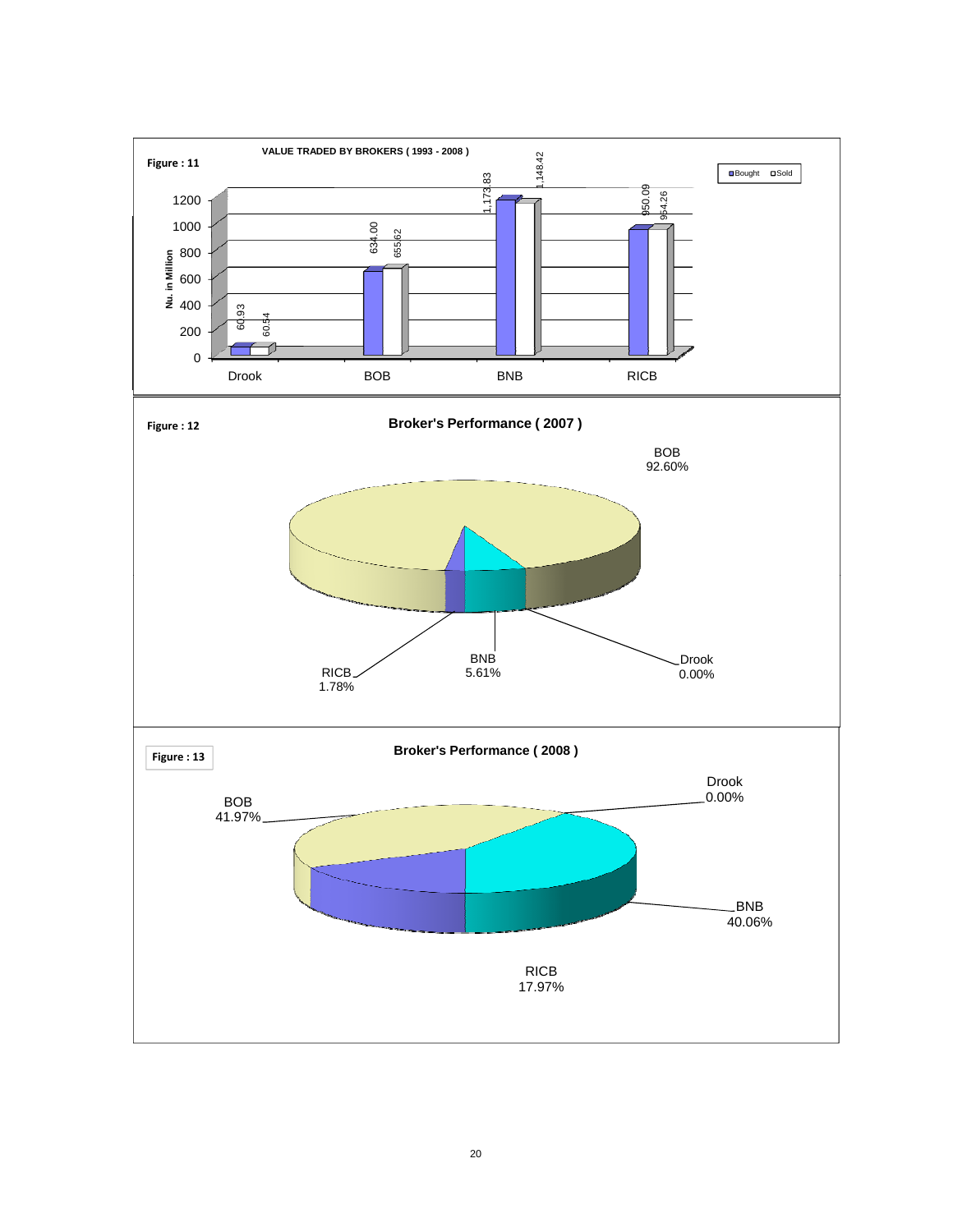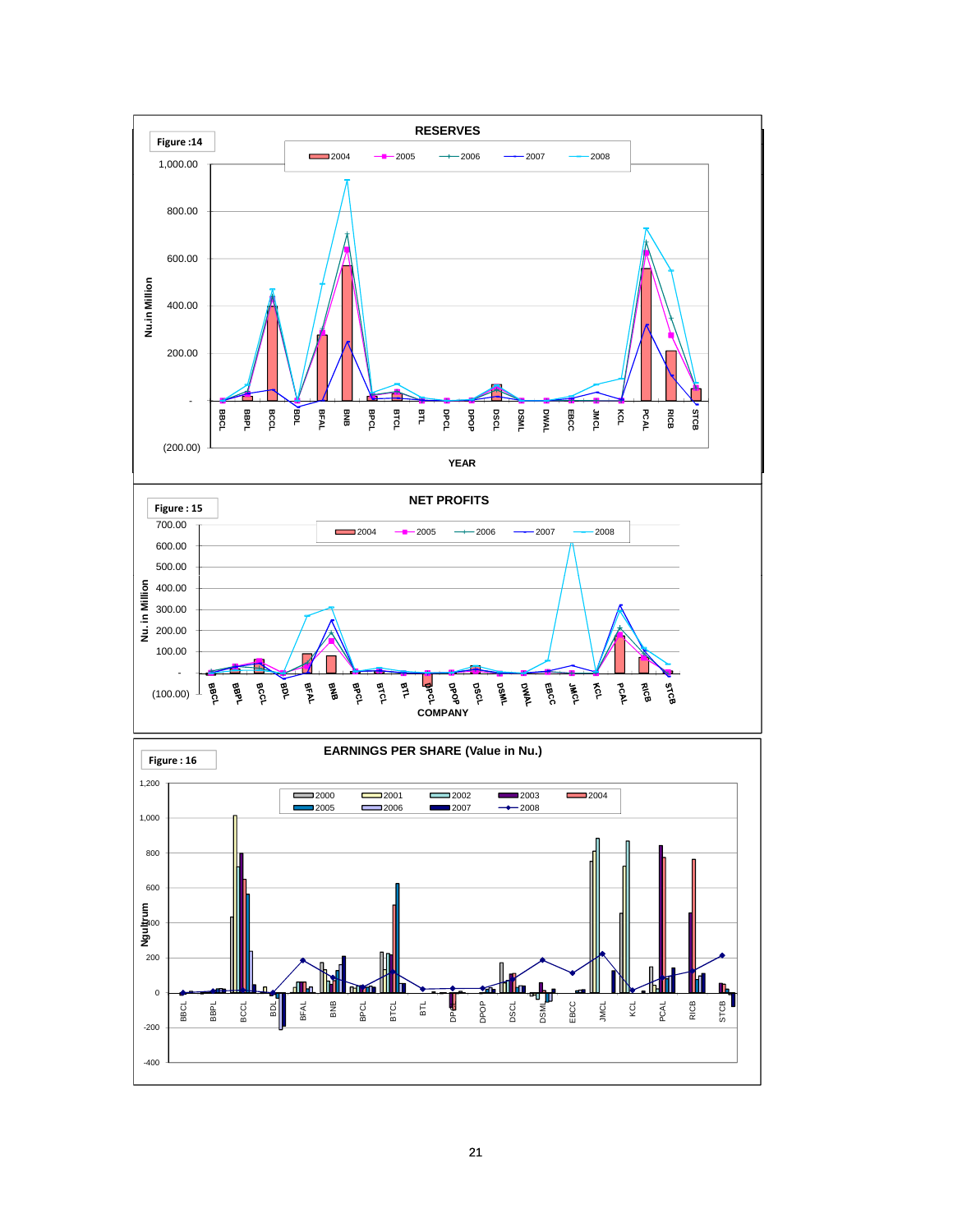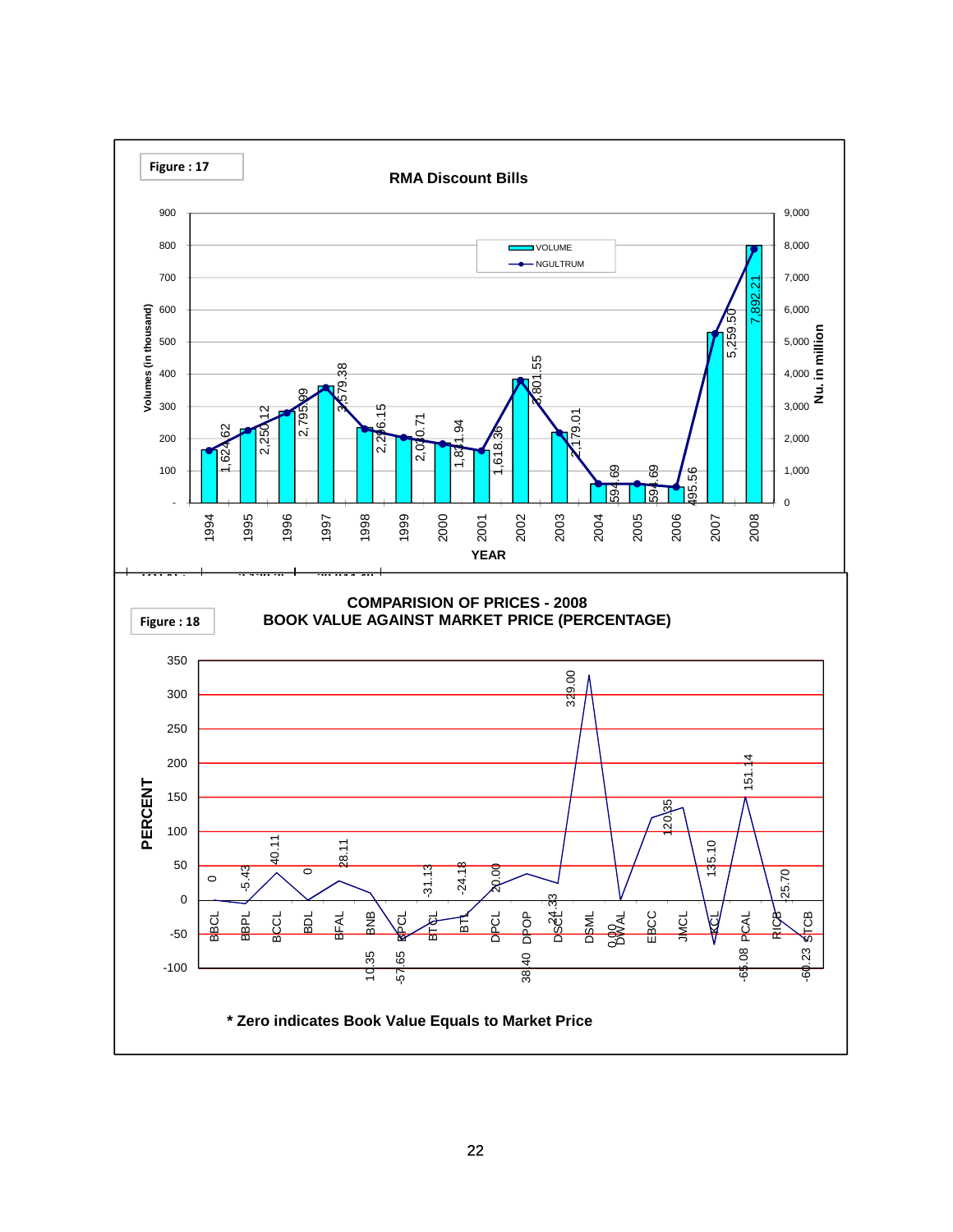

#### **RGOB Treasury Bills**

| Table - 12       |              |              |               |       |
|------------------|--------------|--------------|---------------|-------|
|                  |              |              |               |       |
| Year             | <b>Bills</b> | <b>UNITS</b> | Nu.in million | %     |
|                  |              |              |               |       |
| Year -2001 T001  |              | 500,000      | 500           | 21.74 |
| Year -2002 T002  |              | 500,000      | 500           | 21.74 |
| Year - 2003 T003 |              | 500,000      | 500           | 21.74 |
| Year - 2004 T004 |              | 500,000      | 500           | 21.74 |
| Year - 2005 T005 |              | 300,000      | 300           | 13.04 |
| Year - 2006      |              |              |               |       |
| Year - 2007      |              |              |               |       |
| Year - 2008      |              |              |               |       |
|                  | <b>TOTAL</b> | 2,300,000    | 2,300         |       |

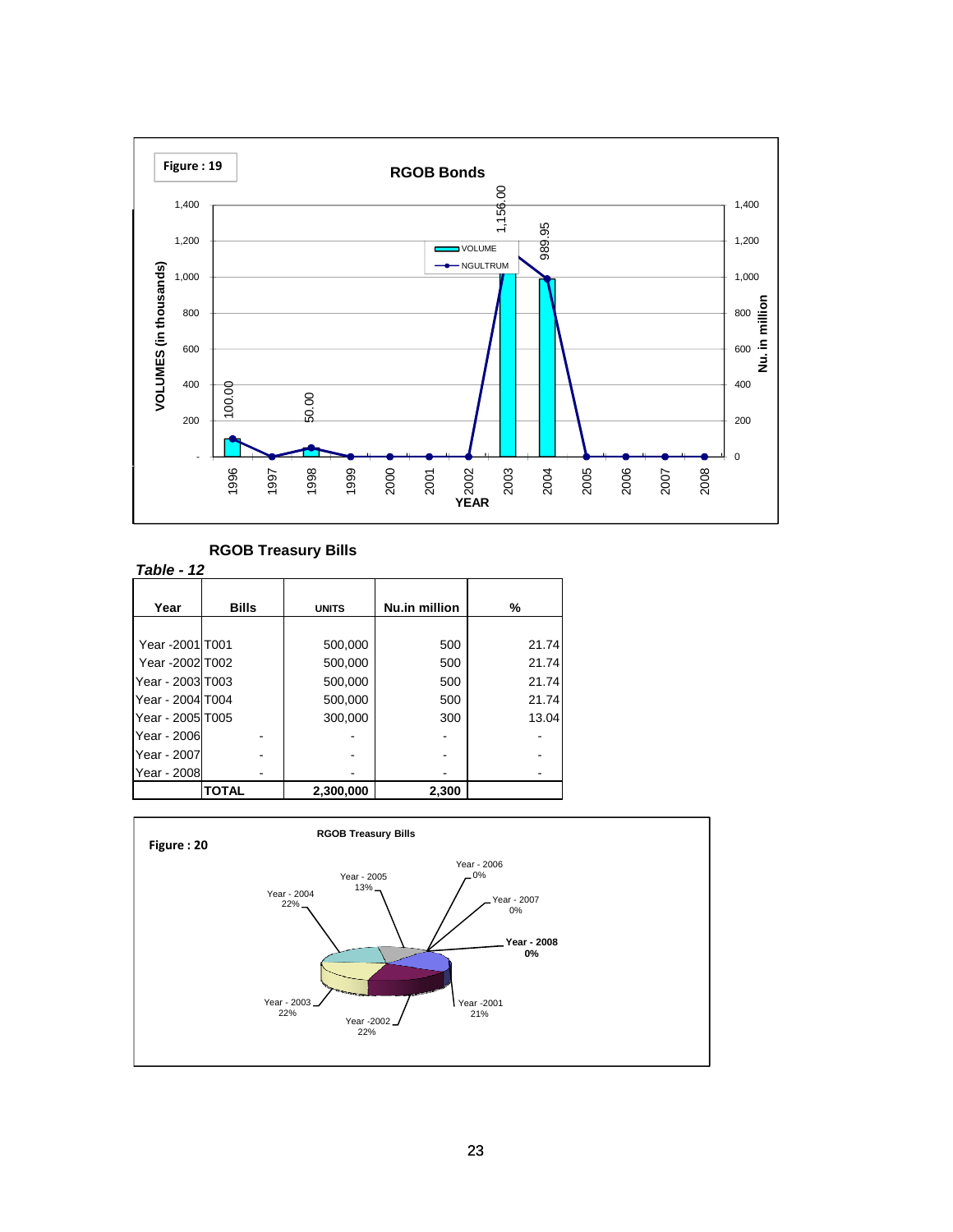#### **ROYAL SECURITIES EXCHANGE OF BHUTAN LIMITED BALANCE SHEET AS AT 31 DECEMBER 2008**

| <b>Sources of Funds</b>        | 2008         | 2007         |
|--------------------------------|--------------|--------------|
|                                | (Nu.)        | (Nu.)        |
| Share Capital                  | 2,000,000.00 | 2,000,000.00 |
| <b>General Reserve</b>         | 6,021,092.48 | 3,504,533.17 |
| <b>Capital Grants</b>          | 0.00         | 0.00         |
| <b>Total</b>                   | 8,021,092.48 | 5,504,533.17 |
| <b>Application of Funds</b>    |              |              |
| <b>Fixed Assets</b>            |              |              |
| <b>Gross Block</b>             | 4,506,057.22 | 4,336,474.22 |
| Less: Accumulated Depreciation | (3,608,569)  | (3,313,357)  |
|                                | 897,488.07   | 1,023,117.36 |
| Investments                    | 2,725,000.00 | 2,725,000.00 |
| <b>Current Assets:</b>         |              |              |
| <b>Cash and Bank Balances</b>  | 5,987,994.36 | 2,313,919.23 |
| Loans and Advances             | 130,205.09   | 138,612.89   |
| Other Assets                   | 391,717.81   | 205,070.10   |
|                                | 6,509,917.26 | 2,657,602.22 |
| Less: Current Liabilities      | 2,111,312.85 | 901,186.41   |
| <b>Net Current Assets</b>      | 4,398,604.41 | 1,756,415.81 |
| <b>Total</b>                   | 8,021,092.48 | 5,504,533.17 |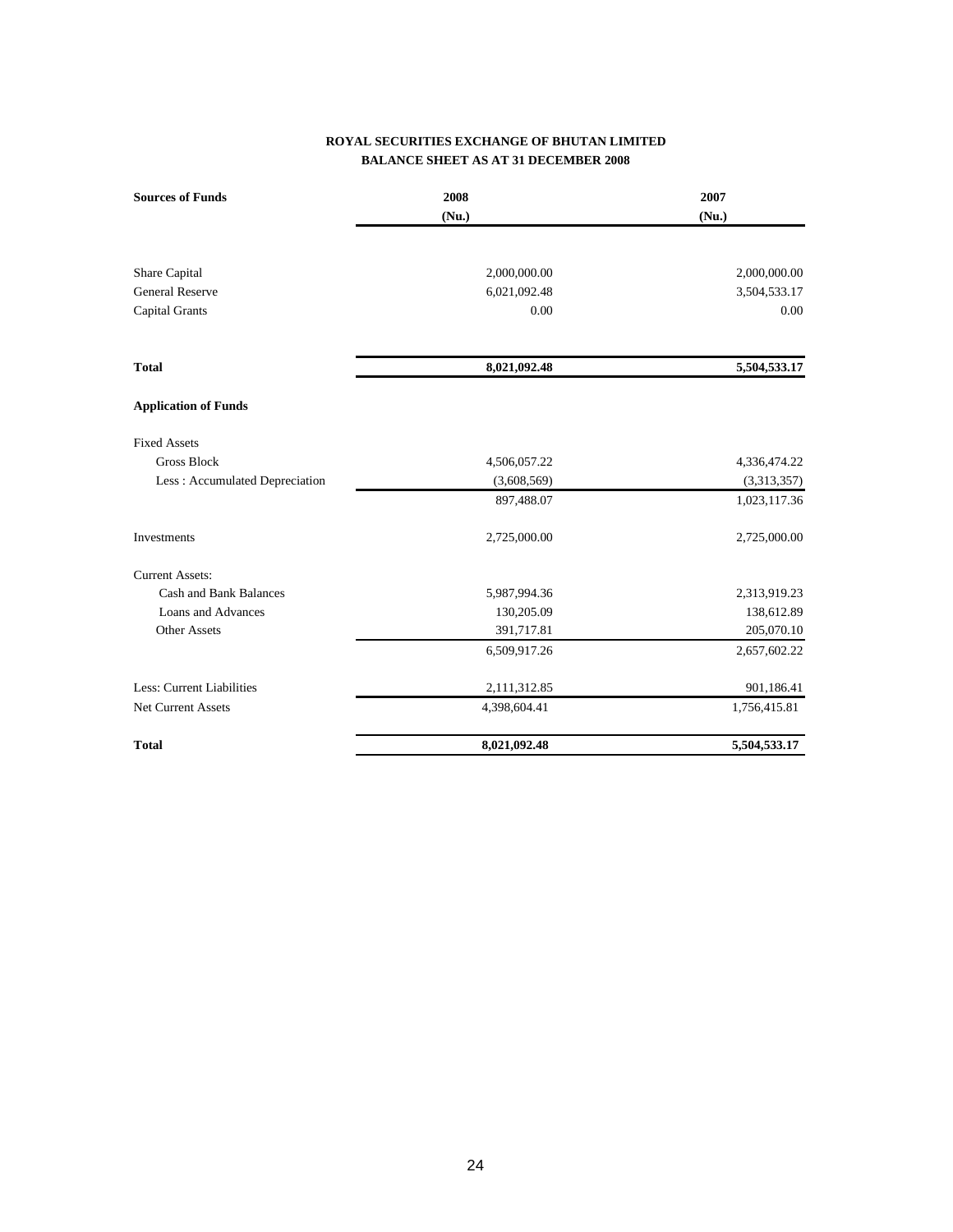#### **ROYAL SECURITIES EXCHANGE OF BHUTAN LIMITED PROFIT & LOSS ACCOUNT FOR THE YEAR ENDED 31 DECEMBER 2008**

|                                                          | 2008         | 2007         |
|----------------------------------------------------------|--------------|--------------|
|                                                          | (Nu.)        | (Nu.)        |
| <b>Income</b>                                            |              |              |
| Revenue and Commission                                   | 6,204,382.95 | 2,431,205.58 |
| Other Income                                             | 341,159.19   | 324,687.72   |
| <b>Total</b>                                             | 6,545,542.14 | 2,755,893.30 |
| <b>Expenditure</b>                                       |              |              |
| Employees Remuneration & Benefits                        | 1,526,024.00 | 1,330,746.00 |
| Other Expenses                                           | 1,129,221.12 | 709,408.91   |
| Depreciation                                             | 295,212.29   | 349,307.40   |
| Total                                                    | 2,950,457.41 | 2,389,462.31 |
| Profit before Tax                                        | 3,595,084.73 | 366,430.99   |
| Provision for Taxation                                   | 1,078,525.42 | 109,929.30   |
| Profit / (Loss) after tax transferred to General Reserve | 2,516,559.31 | 256,501.69   |